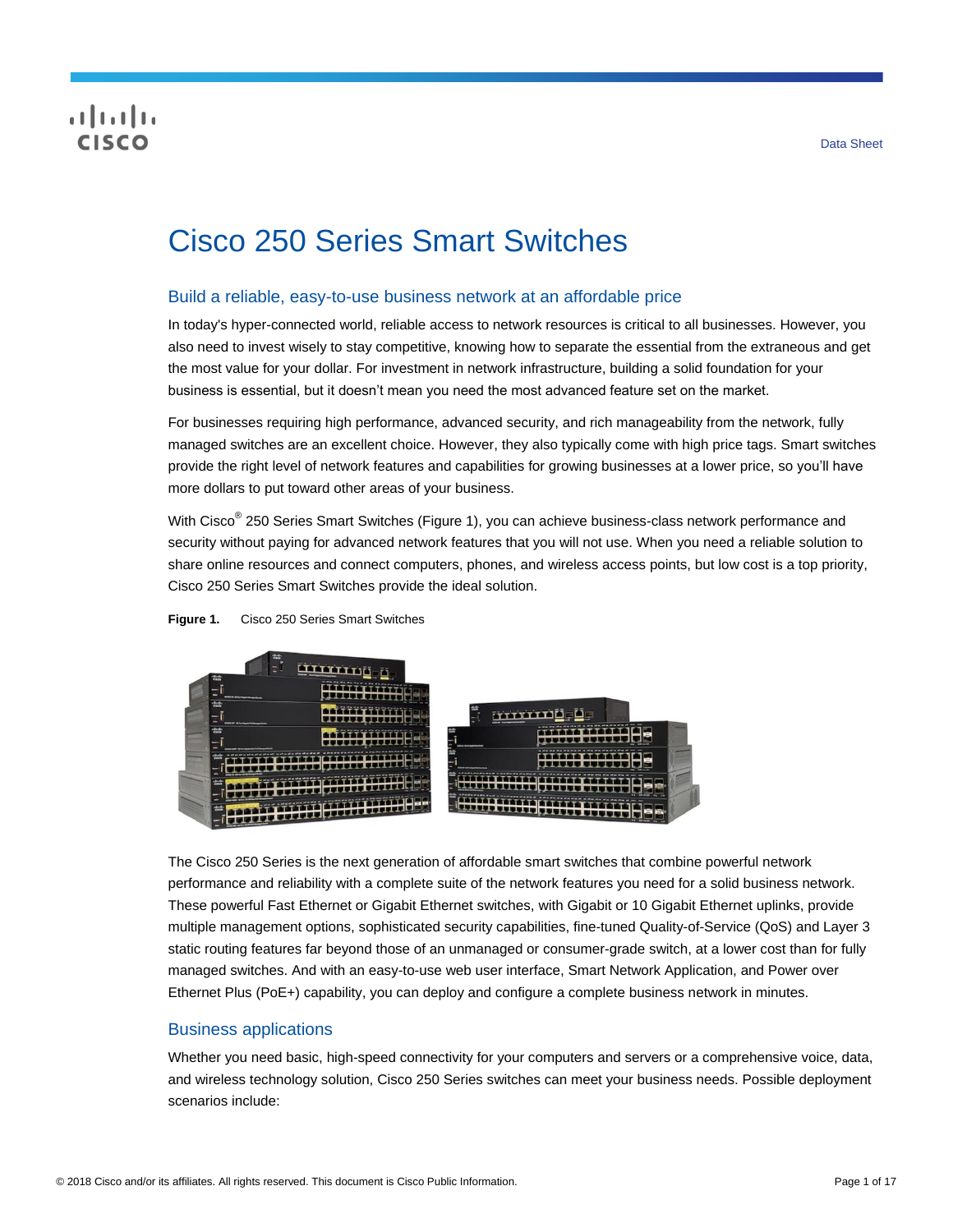- **High-speed desktop connectivity:** Cisco 250 Series switches can quickly and securely connect employees working in small offices with one another and with all of the printers, servers, and other devices they use. High performance and reliable connectivity help speed up file transfers and data processing, improve network uptime, and keep your employees productive.
- **Flexible wireless connectivity:** Cisco 250 Series switches work with Cisco and third-party wireless solutions to extend the reach of your network. With security features, Power over Ethernet (PoE), VLAN, and QoS, these switches are the perfect foundation to add business-grade wireless to a network.

The capability of up to 30W of power per port provided through the Ethernet cable means you can easily deploy innovative 802.11ac wireless technology to maximize workforce productivity.

● **Unified communications:** The Cisco 250 Series provides QoS features to enable you to prioritize delaysensitive traffic in your network and let you converge all of your communications solutions such as IP telephony and video surveillance onto a single Ethernet network. Cisco offers a complete portfolio of IP telephony and other unified communications products designed for small businesses, and Cisco 250 Series switches have been rigorously tested to help ensure easy integration and full compatibility with these and other vendor products.

### Features and benefits

Cisco 250 Series Smart Switches provide all of the features you need to create a basic business-class network at an affordable price. These features include:

- **Easy configuration and management:** Cisco 250 Series switches are designed to be easy to deploy and use by small businesses or the partners that serve them:
	- Smart Network Application (SNA) is an innovative network-level monitoring and management tool embedded in the Cisco 100 to 500 Series switches. It can discover network topology, display link status, monitor events, apply configurations, and upgrade software images across multiple switches in the network.
	- The FindIT Network Manager and Probe are designed to manage Cisco 100 to 500 Series switches, routers, and wireless access points. They let you proactively manage the network instead of just reacting to events. Cisco 250 Series switches support the embedded FindIT Network Probe, eliminating the need to set up a separate hardware or virtual machine on site. For more information, visit [https://www.cisco.com/c/en/us/products/cloud-systems-management/findit-network](https://www.cisco.com/c/en/us/products/cloud-systems-management/findit-network-management/index.html)[management/index.html.](https://www.cisco.com/c/en/us/products/cloud-systems-management/findit-network-management/index.html)
	- The FindIT Network Discovery Utility works through a simple toolbar on the user's web browser to discover Cisco devices on the network and display basic device information, inventory, and new firmware updates to aid in the configuration and speed the deployment of Cisco Small Business products. For more information, visit https://www.cisco.com/c/en/us/products/cloud-systems-management/smallbusiness-findit-network-discovery-utility/index.html.
	- Simple or advanced-mode graphic user interfaces reduce the time required to deploy, troubleshoot, and manage the network. Configuration wizards simplify the most common configuration tasks and provide the ultimate tool for anyone to set up and manage the network.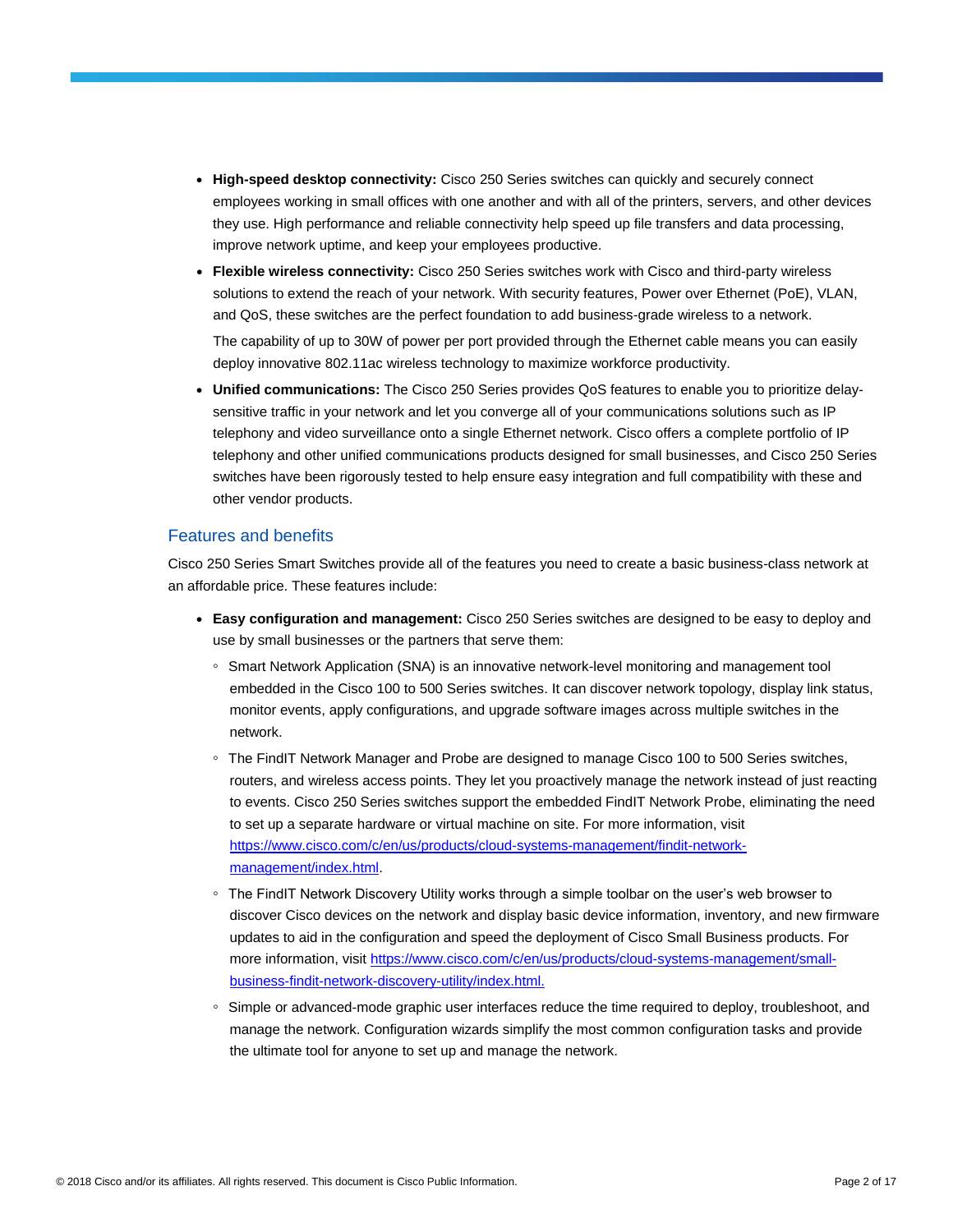- Cisco Smartports technology provides more advanced capabilities and hands-on control by automatically configuring ports with specific levels of security, QoS, and availability according to the type of connected device, based on Cisco best practices and pretested configurations. The Auto Smartports feature automatically applies the intelligence delivered through the Smartports roles to the port based on the device types discovered over Cisco Discovery Protocol or LLDP-MED. This capability facilitates zerotouch deployments.
- The USB port on the front panel of the switch enables easy image and configuration transfer for faster deployment or upgrades.
- **Reliability and performance:** Cisco 250 Series switches have been tested to deliver the high performance and reliability you would expect from a Cisco switch and help you prevent costly downtime. The switches speed file transfer times, improve slow and sluggish networks, keep your vital business applications available, and help your employees respond more quickly to customers and each other. With a network based on Cisco 250 Series switches, you can address all of your business communications and connectivity needs and reduce the total cost of ownership of your technology infrastructure. Cisco 250 Series switches also support 10 Gigabit Ethernet uplinks on select models, so you can build a high-performance and futureready network to support your thriving business.
- **Layer 3 static routing***:* This capability allows you to segment your network into separate workgroups and communicate across VLANs without degrading application performance. As a result, you can manage internal routing with your switches and dedicate your router to external traffic and security, helping your network run more efficiently.
- **Power over Ethernet Plus (PoE+):** Cisco 250 Series switches are available with PoE+ on both Fast Ethernet and Gigabit Ethernet models. This capability simplifies the deployment of IP telephony, wireless, video surveillance, and other solutions by allowing you to send data and power to network endpoints over the single network cable, eliminating the need for separate power supplies or outlets. PoE+ provides up to 30W of power per port, enabling deployments for 802.11ac wireless access points, Pan-Tilt-Zoom (PTZ) IP cameras, videophones, and thin client devices, delivering more flexibility and investment protection.
- **PoE powered device and PoE pass-through:** The 10-port compact models of Cisco 250 Series can work as PoE powered devices and draw power from upstream PoE switches in the wiring closet, simplifying the deployment in meeting rooms, classrooms, hotel rooms, and other flexible locations. Each switch can accept up to 60W of power per uplink port to power itself and pass through the power to the downstream PoE end devices if needed.
- **Network security:** Cisco 250 Series switches provide the security and network management features you need to maintain a high level of security for your business, keep unauthorized users off the network, and protect your business data. The switches include integrated network security to reduce the risk of a security breach, with IEEE 802.1X port security to control access to your network, Denial-of-Service (DoS) attack prevention to increase network uptime during an attack, and extensive Access Control Lists (ACLs) to protect sensitive portions of the network from unauthorized users and guard against network attacks.
- **IPv6 support:** As the IP network addressing scheme evolves to accommodate more devices, you can have peace of mind that your network is ready. Cisco 250 Series switches provide native support for IPv6 alongside traditional IPv4. With USGv6 and IPv6 Gold Logo certifications, the 250 Series will enable you to take full advantage of IPv6-enabled operating systems and applications in the future, without having to upgrade your network equipment.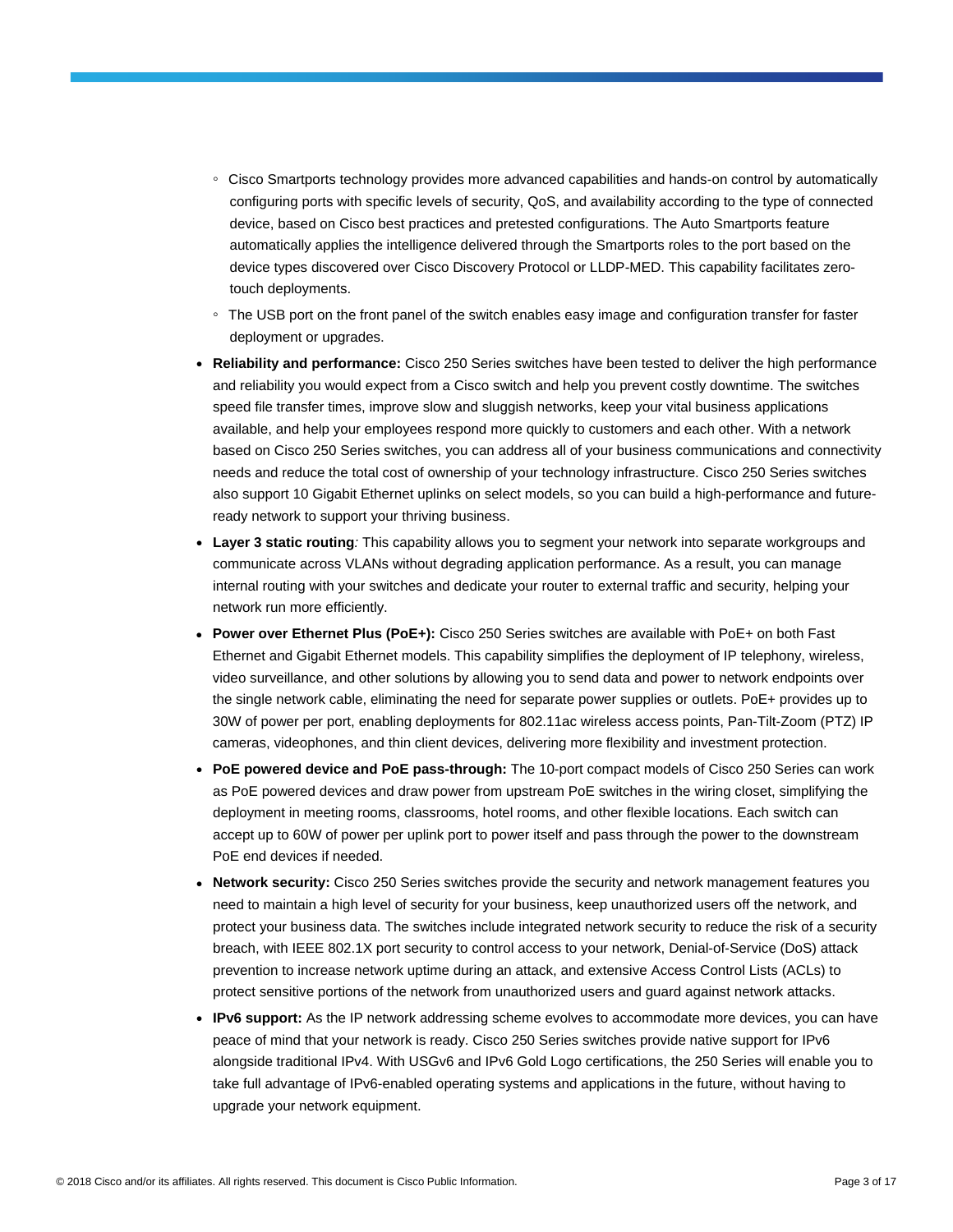- **IP telephony support:** Cisco 250 Series switches include QoS features to prioritize delay-sensitive services such as voice and video, simplify unified communications deployments, and help ensure consistent network performance for all services.
- **Networkwide automatic voice deployment:** Using a combination of Cisco Discovery Protocol, LLDP-MED, Auto Smartports, and Voice Services Discovery Protocol (VSDP, a unique, patented Cisco protocol), customers can deploy an end-to-end voice network dynamically. The switches in the network automatically converge into a single voice VLAN and set of QoS parameters and then propagate them out to the phones on the ports where they are discovered. For example, automated voice VLAN capabilities let you plug any IP phone (including third-party phones) into your IP telephony network and receive an immediate dial tone. The switch automatically configures the device with the right VLAN and QoS parameters to prioritize voice traffic.
- **An energy-efficient solution:** Cisco 250 Series switches are designed to be energy efficient and eco friendly without compromising performance. They help conserve energy by optimizing power use, which helps protect the environment and lowers your energy costs. Power-saving features include:
	- Support for the Energy Efficient Ethernet (IEEE 802.3az) standard, which reduces energy consumption by monitoring the amount of traffic on an active link and putting the link into a sleep state during quiet periods
	- Automatic power shutoff on ports when a link is down
	- Embedded intelligence to adjust power based on cable length
	- Fanless design in most models, which reduces power consumption, increases reliability, and provides quieter operation
	- Ability to turn off LEDs to conserve power
- **Peace of mind and investment protection:** Cisco 250 Series switches offer the reliable performance, investment protection, and peace of mind you expect from a Cisco switch. When you invest in the Cisco 250 Series, you gain the benefits of:
	- Cisco limited lifetime warranty to protect your investment
	- Rigorous testing to help ensure easy integration and compatibility with other Cisco networking and communications products, including the complete Cisco Small Business portfolio
- **Limited lifetime warranty:** The Cisco 250 Series switches come with the Cisco limited lifetime hardware warranty, with return-to-factory replacement, software updates for bug fixes for the warranty term, and 1 year limited warranty for fans and power supplies. In addition, Cisco offers telephone technical support at no charge for the first 12 months following the date of purchase. To download software updates, go to [https://www.cisco.com/cisco/web/download/index.html.](https://www.cisco.com/cisco/web/download/index.html)
- **World-class support:** To extend the support coverage beyond the warranty provisions, choose Cisco Smart Net Total Care™, which helps you get the most value from Cisco Small Business solutions, providing peace of mind at an affordable price. Cisco Smart Net Total Care provides a single service platform for all Cisco networking products. With global coverage, flexible contract terms, and multiple advance hardware replacement options, this comprehensive service includes software upgrades, access to the Cisco Small Business Support Center, and extended telephone and online chat support. To learn more, visit [https://www.cisco.com/c/en/us/solutions/small-business/services.html.](https://www.cisco.com/c/en/us/solutions/small-business/services.html)

To find out where Cisco Small Business Support Service is available by country, go to [https://supportforums.cisco.com/t5/regional-service-support-options/bd-p/4626-discussions-smb-support](https://supportforums.cisco.com/t5/regional-service-support-options/bd-p/4626-discussions-smb-support-country)[country.](https://supportforums.cisco.com/t5/regional-service-support-options/bd-p/4626-discussions-smb-support-country)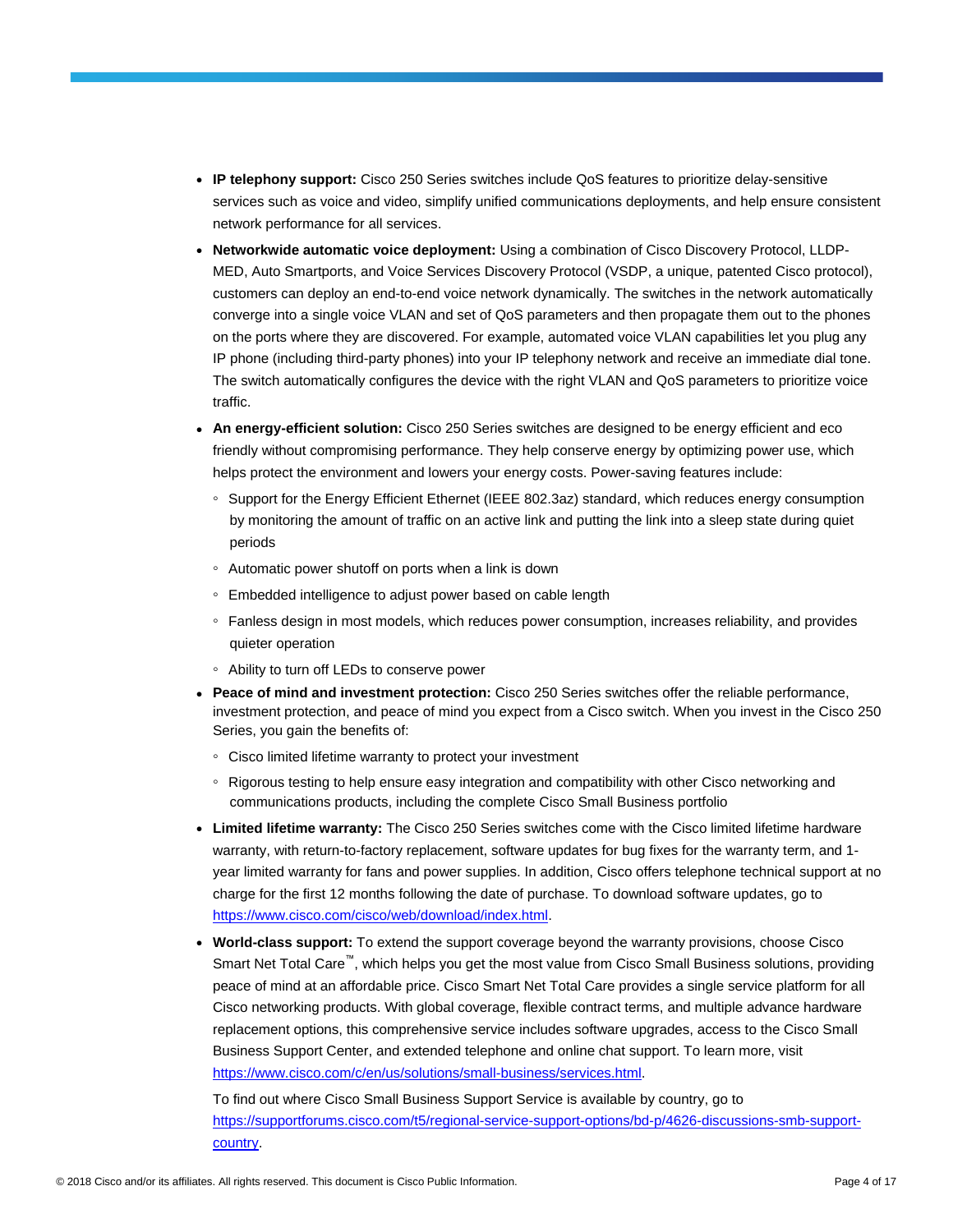● **Multiple language options:** The Cisco 250 Series switches are available in multiple languages. Product documentation and user interfaces are translated, giving you the ability to select your preferred language.

### Product specifications

Table 1 describes product specifications.

|  | Table 1. | Product specifications |
|--|----------|------------------------|
|--|----------|------------------------|

| <b>Feature</b>                                                                                                             | <b>Description</b>                                                                                                                                                                                                                                    |                                                                                                                                                                                                 |                                                     |  |  |  |
|----------------------------------------------------------------------------------------------------------------------------|-------------------------------------------------------------------------------------------------------------------------------------------------------------------------------------------------------------------------------------------------------|-------------------------------------------------------------------------------------------------------------------------------------------------------------------------------------------------|-----------------------------------------------------|--|--|--|
| Performance                                                                                                                |                                                                                                                                                                                                                                                       |                                                                                                                                                                                                 |                                                     |  |  |  |
| Switching capacity and<br>forwarding rate                                                                                  | <b>Model</b>                                                                                                                                                                                                                                          | Capacity in millions of packets per<br>second (mpps) (64-byte packets)                                                                                                                          | Switching capacity in gigabits per<br>second (Gbps) |  |  |  |
| All switches are wire-speed and<br>nonblocking                                                                             | SF250-24                                                                                                                                                                                                                                              | 9.52                                                                                                                                                                                            | 12.8                                                |  |  |  |
|                                                                                                                            | SF250-24P                                                                                                                                                                                                                                             | 9.52                                                                                                                                                                                            | 12.8                                                |  |  |  |
|                                                                                                                            | SF250-48                                                                                                                                                                                                                                              | 13.10                                                                                                                                                                                           | 17.6                                                |  |  |  |
|                                                                                                                            | SF250-48HP                                                                                                                                                                                                                                            | 13.10                                                                                                                                                                                           | 17.6                                                |  |  |  |
|                                                                                                                            | SG250-08                                                                                                                                                                                                                                              | 11.90                                                                                                                                                                                           | 16.0                                                |  |  |  |
|                                                                                                                            | SG250-08HP                                                                                                                                                                                                                                            | 11.90                                                                                                                                                                                           | 16.0                                                |  |  |  |
|                                                                                                                            | SG250-10P                                                                                                                                                                                                                                             | 14.88                                                                                                                                                                                           | 20.0                                                |  |  |  |
|                                                                                                                            | SG250-18                                                                                                                                                                                                                                              | 26.78                                                                                                                                                                                           | 36.0                                                |  |  |  |
|                                                                                                                            | SG250-26                                                                                                                                                                                                                                              | 38.69                                                                                                                                                                                           | 52.0                                                |  |  |  |
|                                                                                                                            | SG250-26HP                                                                                                                                                                                                                                            | 38.69                                                                                                                                                                                           | 52.0                                                |  |  |  |
|                                                                                                                            | SG250-26P                                                                                                                                                                                                                                             | 38.69                                                                                                                                                                                           | 52.0                                                |  |  |  |
|                                                                                                                            | SG250-50                                                                                                                                                                                                                                              | 100.0                                                                                                                                                                                           |                                                     |  |  |  |
|                                                                                                                            | SG250-50HP                                                                                                                                                                                                                                            | 74.41                                                                                                                                                                                           | 100.0                                               |  |  |  |
|                                                                                                                            | SG250-50P                                                                                                                                                                                                                                             | 74.41                                                                                                                                                                                           | 100.0                                               |  |  |  |
|                                                                                                                            | SG250X-24                                                                                                                                                                                                                                             | 95.23                                                                                                                                                                                           | 128.0                                               |  |  |  |
|                                                                                                                            | SG250X-24P                                                                                                                                                                                                                                            | 95.23                                                                                                                                                                                           | 128.0                                               |  |  |  |
|                                                                                                                            | SG250X-48                                                                                                                                                                                                                                             | 130.94                                                                                                                                                                                          | 176.0                                               |  |  |  |
|                                                                                                                            | SG250X-48P                                                                                                                                                                                                                                            | 130.94                                                                                                                                                                                          | 176.0                                               |  |  |  |
| Layer 2 switching                                                                                                          |                                                                                                                                                                                                                                                       |                                                                                                                                                                                                 |                                                     |  |  |  |
| <b>Spanning Tree Protocol (STP)</b>                                                                                        | Standard 802.1d spanning tree support<br>Fast convergence using 802.1w (Rapid Spanning Tree Protocol [RSTP]), enabled by default<br>Multiple spanning tree instances using 802.1s (MSTP); 8 instances are supported                                   |                                                                                                                                                                                                 |                                                     |  |  |  |
| Port grouping/link aggregation                                                                                             | Support for IEEE 802.3ad Link Aggregation Control Protocol (LACP)<br>• Up to 4 groups<br>• Up to 8 ports per group with 16 candidate ports for each (dynamic) 802.3ad LAG                                                                             |                                                                                                                                                                                                 |                                                     |  |  |  |
| <b>VLAN</b>                                                                                                                | Support for up to 256 active VLANs simultaneously<br>Port-based and 802.1Q tag-based VLANs<br>Management VLAN                                                                                                                                         |                                                                                                                                                                                                 |                                                     |  |  |  |
| <b>Voice VLAN</b>                                                                                                          | <b>Guest VLAN</b><br>Voice traffic is automatically assigned to a voice-specific VLAN and treated with appropriate levels of QoS.<br>Auto voice capabilities deliver networkwide zero-touch deployment of voice endpoints and call control<br>devices |                                                                                                                                                                                                 |                                                     |  |  |  |
| <b>Generic VLAN Registration</b><br><b>Protocol (GVRP) and Generic</b><br><b>Attribute Registration Protocol</b><br>(GARP) |                                                                                                                                                                                                                                                       | Protocols for automatically propagating and configuring VLANs in a bridged domain                                                                                                               |                                                     |  |  |  |
| IGMP (versions 1, 2, and 3)<br>snooping                                                                                    |                                                                                                                                                                                                                                                       | Internet Group Management Protocol (IGMP) limits bandwidth-intensive multicast traffic to only the<br>requesters; supports 4K multicast groups (source-specific multicasting is also supported) |                                                     |  |  |  |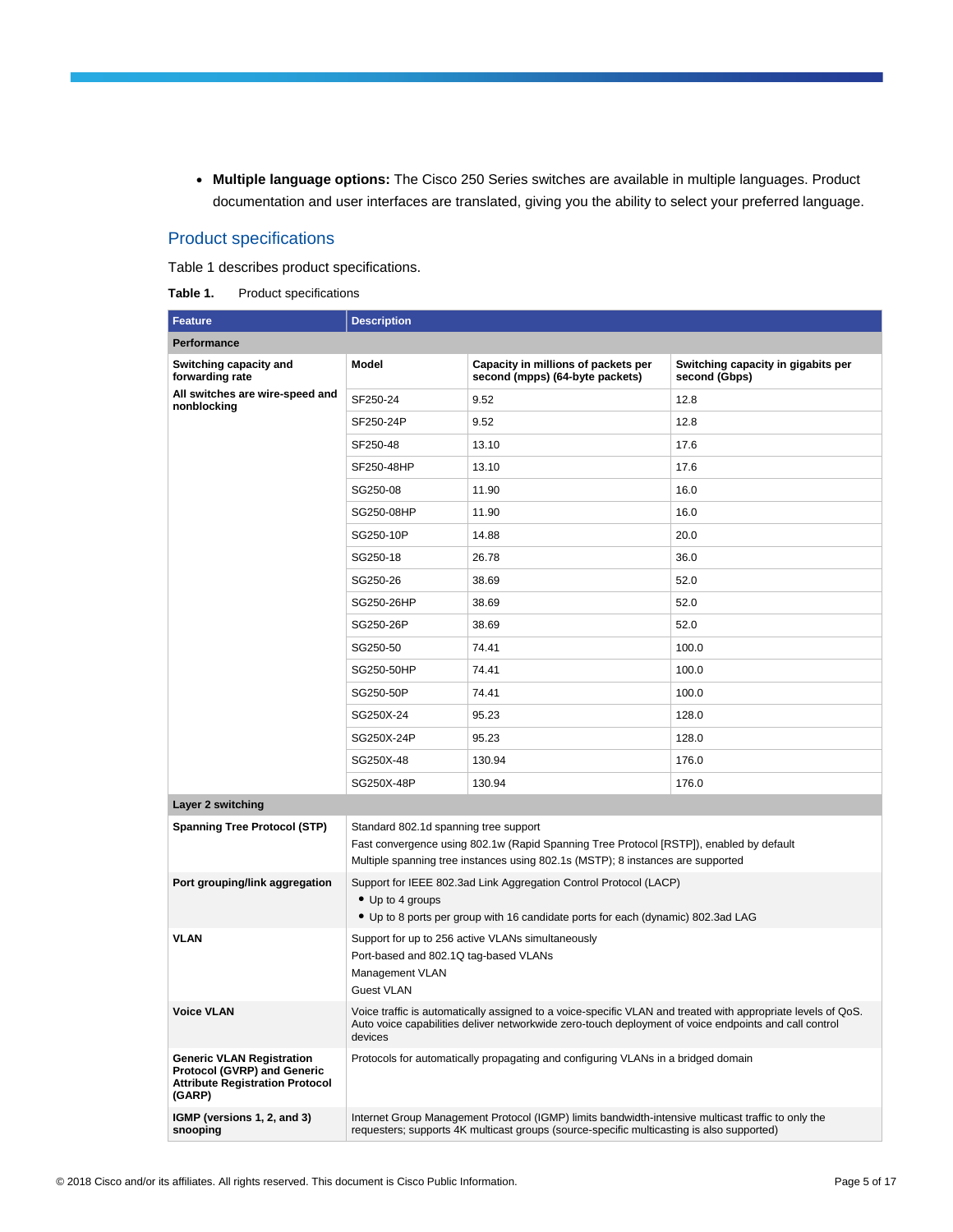| <b>Feature</b>                                 | <b>Description</b>                                                                                                                                                                                                                                                                                                                                                                                                                                                                                                                                                                                                                                                                                                                                                                                                                                                                                                                                                                                                                                                                             |  |  |
|------------------------------------------------|------------------------------------------------------------------------------------------------------------------------------------------------------------------------------------------------------------------------------------------------------------------------------------------------------------------------------------------------------------------------------------------------------------------------------------------------------------------------------------------------------------------------------------------------------------------------------------------------------------------------------------------------------------------------------------------------------------------------------------------------------------------------------------------------------------------------------------------------------------------------------------------------------------------------------------------------------------------------------------------------------------------------------------------------------------------------------------------------|--|--|
| <b>IGMP</b> querier                            | Used to support a Layer 2 multicast domain of snooping switches in the absence of a multicast router                                                                                                                                                                                                                                                                                                                                                                                                                                                                                                                                                                                                                                                                                                                                                                                                                                                                                                                                                                                           |  |  |
| <b>HOL blocking</b>                            | Head-Of-Line (HOL) blocking                                                                                                                                                                                                                                                                                                                                                                                                                                                                                                                                                                                                                                                                                                                                                                                                                                                                                                                                                                                                                                                                    |  |  |
| Loopback detection                             | Provides protection against loops by transmitting loop protocol packets out of ports on which loop protection<br>has been enabled. It operates independently of STP                                                                                                                                                                                                                                                                                                                                                                                                                                                                                                                                                                                                                                                                                                                                                                                                                                                                                                                            |  |  |
| Layer 3 routing                                |                                                                                                                                                                                                                                                                                                                                                                                                                                                                                                                                                                                                                                                                                                                                                                                                                                                                                                                                                                                                                                                                                                |  |  |
| <b>IPv4</b> routing                            | Wire-speed routing of IPv4 packets                                                                                                                                                                                                                                                                                                                                                                                                                                                                                                                                                                                                                                                                                                                                                                                                                                                                                                                                                                                                                                                             |  |  |
|                                                | Up to 32 static routes and up to 16 IP interfaces                                                                                                                                                                                                                                                                                                                                                                                                                                                                                                                                                                                                                                                                                                                                                                                                                                                                                                                                                                                                                                              |  |  |
| <b>IPv6</b> routing                            | Wire-speed routing of IPv6 packets                                                                                                                                                                                                                                                                                                                                                                                                                                                                                                                                                                                                                                                                                                                                                                                                                                                                                                                                                                                                                                                             |  |  |
| Layer 3 interface                              | Configuration of Layer 3 interface on physical port, LAG, VLAN interface, or loopback interface                                                                                                                                                                                                                                                                                                                                                                                                                                                                                                                                                                                                                                                                                                                                                                                                                                                                                                                                                                                                |  |  |
| <b>Classless Interdomain Routing</b><br>(CIDR) | Support for CIDR                                                                                                                                                                                                                                                                                                                                                                                                                                                                                                                                                                                                                                                                                                                                                                                                                                                                                                                                                                                                                                                                               |  |  |
| DHCP relay at Layer 3                          | Relay of DHCP traffic across IP domains                                                                                                                                                                                                                                                                                                                                                                                                                                                                                                                                                                                                                                                                                                                                                                                                                                                                                                                                                                                                                                                        |  |  |
| User Datagram Protocol (UDP)<br>relay          | Relay of broadcast information across Layer 3 domains for application discovery or relaying of bootP/DHCP<br>packets                                                                                                                                                                                                                                                                                                                                                                                                                                                                                                                                                                                                                                                                                                                                                                                                                                                                                                                                                                           |  |  |
| <b>Security</b>                                |                                                                                                                                                                                                                                                                                                                                                                                                                                                                                                                                                                                                                                                                                                                                                                                                                                                                                                                                                                                                                                                                                                |  |  |
| SSL                                            | Secure Sockets Layer (SSL) encrypts all HTTPS traffic, allowing secure access to the browser-based<br>management GUI in the switch                                                                                                                                                                                                                                                                                                                                                                                                                                                                                                                                                                                                                                                                                                                                                                                                                                                                                                                                                             |  |  |
| Secure Shell (SSH) Protocol                    | SSH is a secure replacement for Telnet traffic. Secure Copy (SCP) also uses SSH. SSH v1 and v2 are<br>supported                                                                                                                                                                                                                                                                                                                                                                                                                                                                                                                                                                                                                                                                                                                                                                                                                                                                                                                                                                                |  |  |
| IEEE 802.1X (authenticator role)               | RADIUS authentication, guest VLAN, single/multiple host mode, and single/multiple sessions                                                                                                                                                                                                                                                                                                                                                                                                                                                                                                                                                                                                                                                                                                                                                                                                                                                                                                                                                                                                     |  |  |
| Secure Core Technology (SCT)                   | Ensures that the switch will receive and process management and protocol traffic no matter how much traffic<br>is received                                                                                                                                                                                                                                                                                                                                                                                                                                                                                                                                                                                                                                                                                                                                                                                                                                                                                                                                                                     |  |  |
| <b>Secure Sensitive Data (SSD)</b>             | A mechanism to manage sensitive data (such as passwords, keys, and so on) securely on the switch,<br>populating this data to other devices, and secure autoconfig. Access to view the sensitive data as plaintext or<br>encrypted is provided according to the user-configured access level and the access method of the user                                                                                                                                                                                                                                                                                                                                                                                                                                                                                                                                                                                                                                                                                                                                                                  |  |  |
| Port security                                  | Ability to lock source MAC addresses to ports and limit the number of learned MAC addresses                                                                                                                                                                                                                                                                                                                                                                                                                                                                                                                                                                                                                                                                                                                                                                                                                                                                                                                                                                                                    |  |  |
| <b>RADIUS</b>                                  | Supports RADIUS authentication for management access. Switch functions as a client                                                                                                                                                                                                                                                                                                                                                                                                                                                                                                                                                                                                                                                                                                                                                                                                                                                                                                                                                                                                             |  |  |
| Storm control                                  | Broadcast, multicast, and unknown unicast                                                                                                                                                                                                                                                                                                                                                                                                                                                                                                                                                                                                                                                                                                                                                                                                                                                                                                                                                                                                                                                      |  |  |
| DoS prevention                                 | Denial-of-Service (DoS) attack prevention                                                                                                                                                                                                                                                                                                                                                                                                                                                                                                                                                                                                                                                                                                                                                                                                                                                                                                                                                                                                                                                      |  |  |
| <b>Access Control Lists (ACLs)</b>             | Support for up to 512 rules<br>Drop or rate limit based on source and destination MAC, VLAN ID or IP address, protocol, port, differentiated<br>services code point (DSCP)/IP precedence, TCP/UDP source and destination ports, 802.1p priority, Ethernet<br>type, Internet Control Message Protocol (ICMP) packets, IGMP packets, TCP flag                                                                                                                                                                                                                                                                                                                                                                                                                                                                                                                                                                                                                                                                                                                                                    |  |  |
| STP loopback guard                             | Provides additional protection against Layer 2 forwarding loops (STP loops)                                                                                                                                                                                                                                                                                                                                                                                                                                                                                                                                                                                                                                                                                                                                                                                                                                                                                                                                                                                                                    |  |  |
| <b>Quality of service</b>                      |                                                                                                                                                                                                                                                                                                                                                                                                                                                                                                                                                                                                                                                                                                                                                                                                                                                                                                                                                                                                                                                                                                |  |  |
| <b>Priority levels</b>                         | 8 hardware queues                                                                                                                                                                                                                                                                                                                                                                                                                                                                                                                                                                                                                                                                                                                                                                                                                                                                                                                                                                                                                                                                              |  |  |
| Scheduling                                     | Strict priority and Weighted Round-Robin (WRR) queue assignment based on DSCP and class of service<br>(802.1p/C <sub>0</sub> S)                                                                                                                                                                                                                                                                                                                                                                                                                                                                                                                                                                                                                                                                                                                                                                                                                                                                                                                                                                |  |  |
| <b>Class of service</b>                        | Port based; 802.1p VLAN priority based; IPv4/v6 IP precedence/Type of Service (ToS)/DSCP based;<br>Differentiated Services (DiffServ); classification and re-marking ACLs, trusted QoS                                                                                                                                                                                                                                                                                                                                                                                                                                                                                                                                                                                                                                                                                                                                                                                                                                                                                                         |  |  |
| <b>Rate limiting</b>                           | Ingress policer; egress shaping and rate control; per VLAN, per port, and flow based                                                                                                                                                                                                                                                                                                                                                                                                                                                                                                                                                                                                                                                                                                                                                                                                                                                                                                                                                                                                           |  |  |
| <b>Congestion avoidance</b>                    | A TCP congestion avoidance algorithm is required to reduce and prevent global TCP loss synchronization                                                                                                                                                                                                                                                                                                                                                                                                                                                                                                                                                                                                                                                                                                                                                                                                                                                                                                                                                                                         |  |  |
| <b>Standards</b>                               |                                                                                                                                                                                                                                                                                                                                                                                                                                                                                                                                                                                                                                                                                                                                                                                                                                                                                                                                                                                                                                                                                                |  |  |
| <b>Standards</b>                               | IEEE 802.3 10BASE-T Ethernet, IEEE 802.3u 100BASE-TX Fast Ethernet, IEEE 802.3ab 1000BASE-T<br>Gigabit Ethernet, IEEE 802.3ad Link Aggregation Control Protocol, IEEE 802.3z Gigabit Ethernet, IEEE<br>802.3x Flow Control, IEEE 802.3 ad LACP, IEEE 802.1D (STP), IEEE 802.1Q/p VLAN, IEEE 802.1w RSTP,<br>IEEE 802.1s Multiple STP, IEEE 802.1X Port Access Authentication, IEEE 802.3af, IEEE 802.3at, RFC 768,<br>RFC 783, RFC 791, RFC 792, RFC 793, RFC 813, RFC 879, RFC 896, RFC 826, RFC 854, RFC 855, RFC<br>856, RFC 858, RFC 894, RFC 919, RFC 920, RFC 922, RFC 950, RFC 951, RFC 1042, RFC 1071, RFC<br>1123, RFC 1141, RFC 1155, RFC 1157, RFC 1213, RFC 1215, RFC 1286, RFC 1350, RFC 1442, RFC<br>1451, RFC 1493, RFC 1533, RFC 1541, RFC 1542, RFC 1573, RFC 1624, RFC 1643, RFC 1700, RFC<br>1757, RFC 1867, RFC 1907, RFC 2011, RFC 2012, RFC 2013, RFC 2030, RFC 2131, RFC 2132, RFC<br>2233, RFC 2576, RFC 2616, RFC 2618, RFC 2665, RFC 2666, RFC 2674, RFC 2737, RFC 2819, RFC<br>2863, RFC 3164, RFC 3411, RFC 3412, RFC 3413, RFC 3414, RFC 3415, RFC 3416, RFC 4330 |  |  |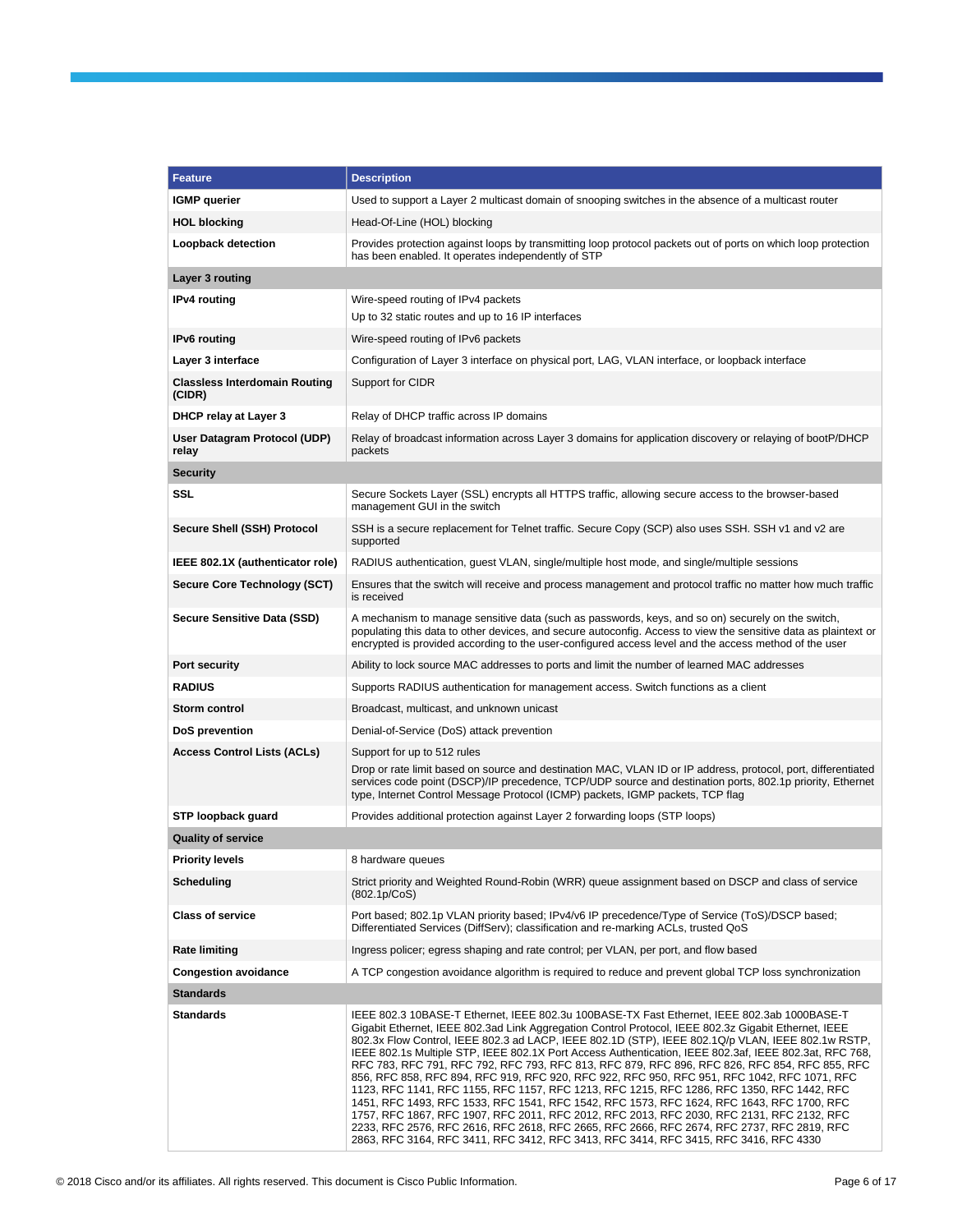| <b>Feature</b>                                             | <b>Description</b>                                                                                                                                                                                                                                                                                                                                                                                                                                                                                                                                                                                                                                     |                                                                                                                                                                                                                                                                                                                                     |  |  |  |
|------------------------------------------------------------|--------------------------------------------------------------------------------------------------------------------------------------------------------------------------------------------------------------------------------------------------------------------------------------------------------------------------------------------------------------------------------------------------------------------------------------------------------------------------------------------------------------------------------------------------------------------------------------------------------------------------------------------------------|-------------------------------------------------------------------------------------------------------------------------------------------------------------------------------------------------------------------------------------------------------------------------------------------------------------------------------------|--|--|--|
| IP <sub>v6</sub>                                           |                                                                                                                                                                                                                                                                                                                                                                                                                                                                                                                                                                                                                                                        |                                                                                                                                                                                                                                                                                                                                     |  |  |  |
| IP <sub>v6</sub>                                           | IPv6 host mode<br>IPv6 over Ethernet<br>Dual IPv6/IPv4 stack<br>IPv6 neighbor and Router Discovery (ND)<br>IPv6 stateless address auto configuration<br>Path Maximum Transmission Unit (MTU) discovery<br>Duplicate Address Detection (DAD)<br>Internet Control Message Protocol (ICMP) version 6<br>IPv6 over IPv4 network with Intrasite Automatic Tunnel Addressing Protocol (ISATAP) support<br>USGv6 and IPv6 Gold Logo certified                                                                                                                                                                                                                 |                                                                                                                                                                                                                                                                                                                                     |  |  |  |
| <b>IPv6 QoS</b>                                            | Prioritize IPv6 packets in hardware                                                                                                                                                                                                                                                                                                                                                                                                                                                                                                                                                                                                                    |                                                                                                                                                                                                                                                                                                                                     |  |  |  |
| <b>IPv6 ACL</b>                                            | Drop or rate limit IPv6 packets in hardware                                                                                                                                                                                                                                                                                                                                                                                                                                                                                                                                                                                                            |                                                                                                                                                                                                                                                                                                                                     |  |  |  |
| <b>Multicast Listener Discovery</b><br>(MLD v1/2) snooping | Deliver IPv6 multicast packets only to the required receivers                                                                                                                                                                                                                                                                                                                                                                                                                                                                                                                                                                                          |                                                                                                                                                                                                                                                                                                                                     |  |  |  |
| <b>IPv6</b> applications                                   | Protocol (TFTP), Simple Network Management Protocol (SNMP), Remote Authentication Dial-In User<br>Service (RADIUS), Syslog, DNS client, DHCP client, DHCP autoconfig                                                                                                                                                                                                                                                                                                                                                                                                                                                                                   | Web/SSL, Telnet server/SSH, Ping, Traceroute, Simple Network Time Protocol (SNTP), Trivial File Transfer                                                                                                                                                                                                                            |  |  |  |
| <b>IPv6 RFCs supported</b>                                 | RFC 4443 (which obsoletes RFC 2463): ICMPv6<br>RFC 4291 (which obsoletes RFC 3513): IPv6 address architecture<br>RFC 4291: IPv6 Addressing Architecture<br>RFC 2460: IPv6 Specification<br>RFC 4861 (which obsoletes RFC 2461): Neighbor Discovery for IPv6<br>RFC 4862 (which obsoletes RFC 2462): IPv6 Stateless Address Autoconfiguration<br>RFC 1981: Path MTU Discovery<br>RFC 4007: IPv6 Scoped Address Architecture<br>RFC 3484: Default address selection mechanism<br>RFC 5214 (which obsoletes RFC 4214): ISATAP tunneling<br>RFC 4293; MIB IPv6: Textual Conventions and General Group<br>RFC 3595: Textual Conventions for IPv6 Flow Label |                                                                                                                                                                                                                                                                                                                                     |  |  |  |
| <b>Management</b>                                          |                                                                                                                                                                                                                                                                                                                                                                                                                                                                                                                                                                                                                                                        |                                                                                                                                                                                                                                                                                                                                     |  |  |  |
| Web user interface                                         | Built-in switch configuration utility for easy browser-based device configuration (HTTP/HTTPS). Supports<br>configuration, wizards, system dashboard, system maintenance, and monitoring<br>Basic and advanced mode for maximum operational efficiency                                                                                                                                                                                                                                                                                                                                                                                                 |                                                                                                                                                                                                                                                                                                                                     |  |  |  |
| <b>Smart Network Application</b><br>(SNA)                  | An innovative network-level monitoring and management tool embedded in Cisco 250 to 550X Series<br>switches. It can discover network topology, display link status, monitor events, apply configurations, and<br>upgrade software images across multiple switches in the network                                                                                                                                                                                                                                                                                                                                                                       |                                                                                                                                                                                                                                                                                                                                     |  |  |  |
| <b>SNMP</b>                                                | SNMP versions 1, 2c, and 3 with support for traps, and SNMP v3 User-based Security Model (USM)                                                                                                                                                                                                                                                                                                                                                                                                                                                                                                                                                         |                                                                                                                                                                                                                                                                                                                                     |  |  |  |
| <b>Standard MIBs</b>                                       | lldp-MIB<br>Ildpextdot1-MIB<br>lldpextdot3-MIB<br>Ildpextmed-MIB<br>rfc2674-MIB<br>rfc2575-MIB<br>rfc2573-MIB<br>$rfc2233-MIB$<br>rfc2013-MIB<br>rfc2012-MIB<br>rfc2011-MIB<br>RFC-1212<br>RFC-1215<br>SNMP <sub>v2</sub> -CONF<br>SNMP <sub>v2</sub> -TC<br>p-bridge-MIB                                                                                                                                                                                                                                                                                                                                                                              | rfc2665-MIB<br>rfc2668-MIB<br>rfc2737-MIB<br>rfc2925-MIB<br>rfc3621-MIB<br>rfc4668-MIB<br>rfc4670-MIB<br>trunk-MIB<br>tunnel-MIB<br>udp-MIB<br>draft-ietf-bridge-8021x-MIB<br>draft-ietf-bridge-rstpmib-04-MIB<br>draft-ietf-hubmib-etherif-mib-v3-00-MIB<br>draft-ietf-syslog-device-MIB<br>ianaaddrfamnumbers-MIB<br>ianaifty-MIB |  |  |  |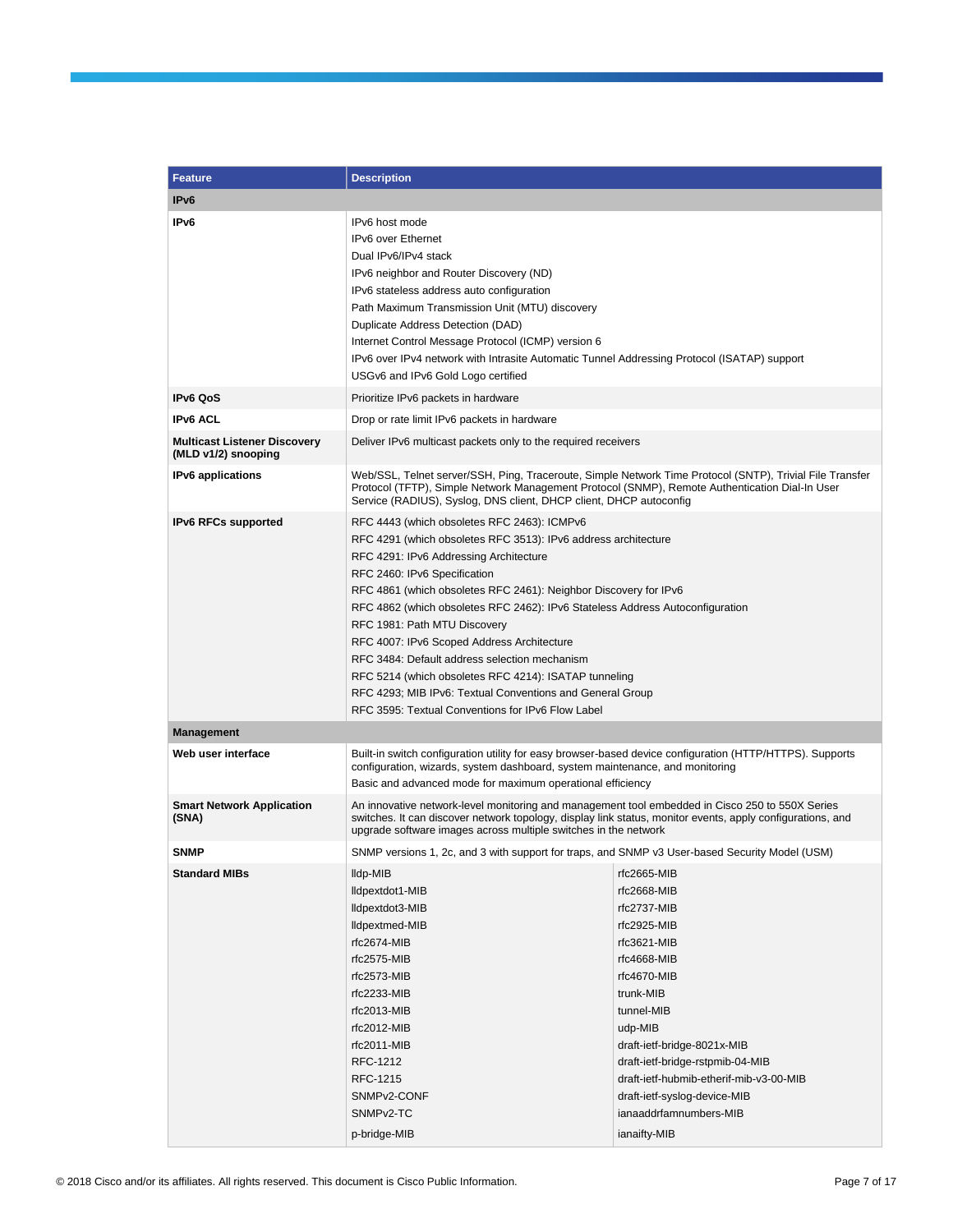| <b>Feature</b>      | <b>Description</b>                |                                      |  |  |  |
|---------------------|-----------------------------------|--------------------------------------|--|--|--|
|                     | q-bridge-MIB                      | ianaprot-MIB                         |  |  |  |
|                     | rfc1389-MIB                       | inet-address-MIB                     |  |  |  |
|                     | rfc1493-MIB                       | ip-forward-MIB                       |  |  |  |
|                     | $rfc1611-MIB$                     | ip-MIB                               |  |  |  |
|                     | $rfc1612-MIB$                     | RFC1155-SMI                          |  |  |  |
|                     | rfc1850-MIB                       | RFC1213-MIB                          |  |  |  |
|                     | rfc1907-MIB                       | SNMPv2-MIB                           |  |  |  |
|                     | rfc2571-MIB                       | SNMPv2-SMI                           |  |  |  |
|                     | $rfc2572-MIB$                     | SNMP <sub>v2</sub> -TM               |  |  |  |
|                     | $rfc2574-MIB$                     | RMON-MIB                             |  |  |  |
|                     | rfc2576-MIB                       | rfc1724-MIB                          |  |  |  |
|                     | $rfc2613-MIB$                     | dcb-raj-DCBX-MIB-1108-MIB            |  |  |  |
|                     |                                   | rfc1213-MIB                          |  |  |  |
|                     |                                   | rfc1757-MIB                          |  |  |  |
|                     |                                   |                                      |  |  |  |
| <b>Private MIBs</b> | CISCOSB-Ildp-MIB                  | CISCOSB-ip-MIB                       |  |  |  |
|                     | CISCOSB-brgmulticast-MIB          | CISCOSB-iprouter-MIB                 |  |  |  |
|                     | CISCOSB-bridgemibobjects-MIB      | CISCOSB-ipv6-MIB                     |  |  |  |
|                     | CISCOSB-bonjour-MIB               | CISCOSB-mnginf-MIB                   |  |  |  |
|                     | CISCOSB-dhcpcl-MIB                | CISCOSB-Icli-MIB                     |  |  |  |
|                     | CISCOSB-MIB                       | CISCOSB-localization-MIB             |  |  |  |
|                     | CISCOSB-wrandomtaildrop-MIB       | CISCOSB-mcmngr-MIB                   |  |  |  |
|                     | CISCOSB-traceroute-MIB            | CISCOSB-mng-MIB                      |  |  |  |
|                     | CISCOSB-telnet-MIB                | CISCOSB-physdescription-MIB          |  |  |  |
|                     | CISCOSB-stormctrl-MIB             | CISCOSB-PoE-MIB                      |  |  |  |
|                     | CISCOSBssh-MIB                    | CISCOSB-protectedport-MIB            |  |  |  |
|                     | CISCOSB-socket-MIB                | CISCOSB-rmon-MIB                     |  |  |  |
|                     | CISCOSB-sntp-MIB                  | CISCOSB-rs232-MIB                    |  |  |  |
|                     | CISCOSB-smon-MIB                  | CISCOSB-SecuritySuite-MIB            |  |  |  |
|                     | CISCOSB-phy-MIB                   | CISCOSB-snmp-MIB                     |  |  |  |
|                     | CISCOSB-multisessionterminal-MIB  | CISCOSB-specialbpdu-MIB              |  |  |  |
|                     | CISCOSB-mri-MIB                   | CISCOSB-banner-MIB                   |  |  |  |
|                     | CISCOSB-jumboframes-MIB           | CISCOSB-syslog-MIB                   |  |  |  |
|                     | CISCOSB-gvrp-MIB                  | CISCOSB-TcpSession-MIB               |  |  |  |
|                     | CISCOSB-endofmib-MIB              | CISCOSB-traps-MIB                    |  |  |  |
|                     | CISCOSB-dot1x-MIB                 | CISCOSB-trunk-MIB                    |  |  |  |
|                     | CISCOSB-deviceparams-MIB          | CISCOSB-tuning-MIB                   |  |  |  |
|                     | CISCOSB-cli-MIB                   | CISCOSB-tunnel-MIB                   |  |  |  |
|                     | CISCOSB-cdb-MIB                   | CISCOSB-udp-MIB                      |  |  |  |
|                     | CISCOSB-brgmacswitch-MIB          | CISCOSB-vlan-MIB                     |  |  |  |
|                     | CISCOSB-3sw2swtables-MIB          | CISCOSB-ipstdacl-MIB                 |  |  |  |
|                     | CISCOSB-smartPorts-MIB            | CISCOSB-eee-MIB                      |  |  |  |
|                     | CISCOSB-tbi-MIB                   | CISCOSB-ssl-MIB                      |  |  |  |
|                     | CISCOSB-macbaseprio-MIB           | CISCOSB-digitalkeymanage-MIB         |  |  |  |
|                     | CISCOSB-env_mib-MIB               | CISCOSB-qosclimib-MIB                |  |  |  |
|                     | CISCOSB-policy-MIB                | CISCOSB-digitalkeymanage-MIB         |  |  |  |
|                     | CISCOSB-sensor-MIB                | CISCOSB-tbp-MIB                      |  |  |  |
|                     | CISCOSB-aaa-MIB                   | CISCOSMB-MIB                         |  |  |  |
|                     | CISCOSB-application-MIB           | CISCOSB-secsd-MIB                    |  |  |  |
|                     | CISCOSB-bridgesecurity-MIB        | CISCOSB-draft-ietf-entmib-sensor-MIB |  |  |  |
|                     | CISCOSB-copy-MIB                  | CISCOSB-draft-ietf-syslog-device-MIB |  |  |  |
|                     | CISCOSB-CpuCounters-MIB           | CISCOSB-rfc2925-MIB                  |  |  |  |
|                     | CISCOSB-Custom1BonjourService-MIB | CISCO-SMI-MIB                        |  |  |  |
|                     | CISCOSB-dhcp-MIB                  | CISCOSB-DebugCapabilities-MIB        |  |  |  |
|                     | CISCOSB-dlf-MIB                   | CISCOSB-CDP-MIB                      |  |  |  |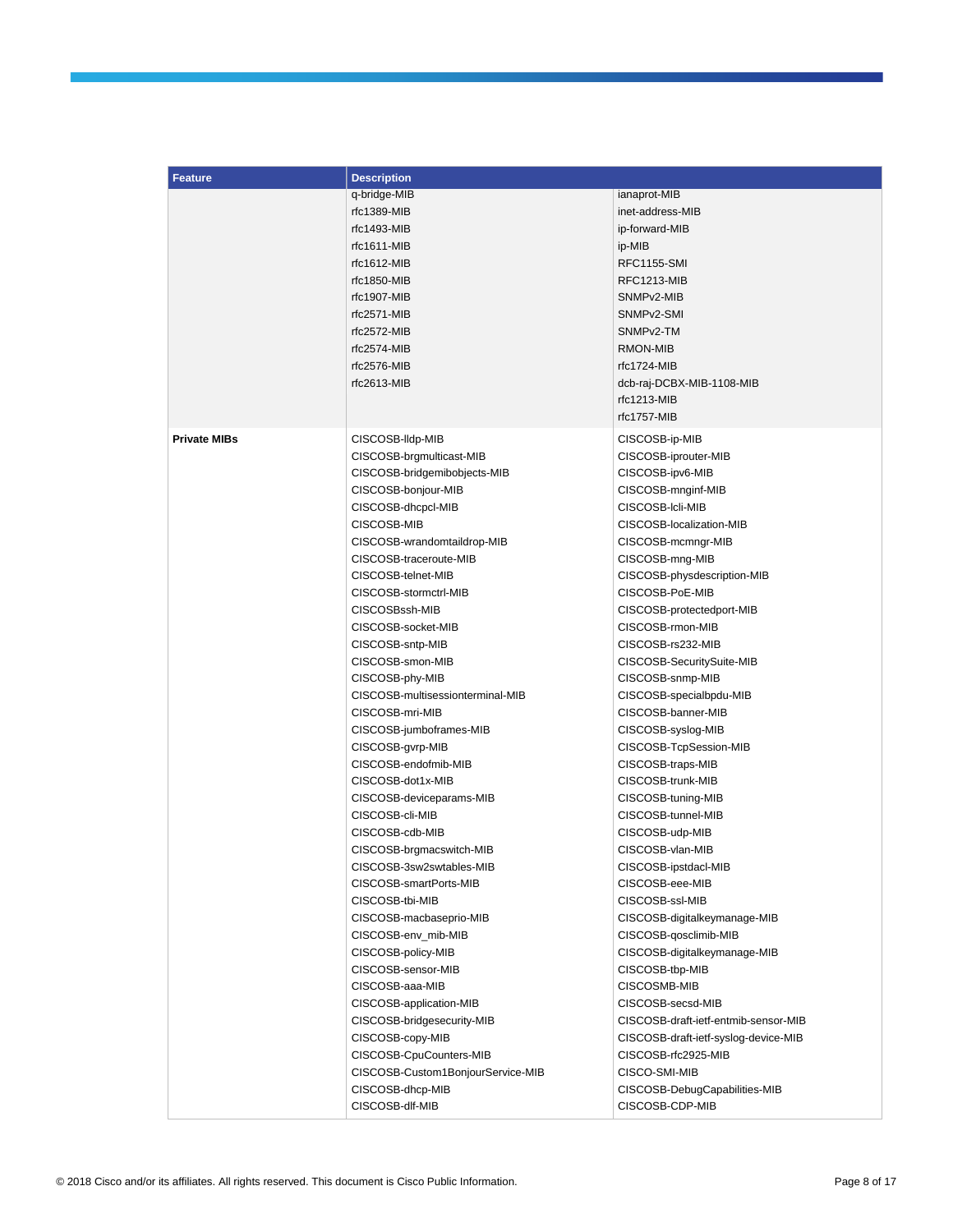| <b>Feature</b>                                                                             | <b>Description</b>                                                                                                                                                                                                                                                                                                                                              |                                                                                                               |  |  |  |
|--------------------------------------------------------------------------------------------|-----------------------------------------------------------------------------------------------------------------------------------------------------------------------------------------------------------------------------------------------------------------------------------------------------------------------------------------------------------------|---------------------------------------------------------------------------------------------------------------|--|--|--|
|                                                                                            | CISCOSB-dnscl-MIB                                                                                                                                                                                                                                                                                                                                               | CISCOSB-vlanVoice-MIB                                                                                         |  |  |  |
|                                                                                            | CISCOSB-embweb-MIB                                                                                                                                                                                                                                                                                                                                              | CISCOSB-EVENTS-MIB                                                                                            |  |  |  |
|                                                                                            | CISCOSB-fft-MIB                                                                                                                                                                                                                                                                                                                                                 | CISCOSB-sysmng-MIB                                                                                            |  |  |  |
|                                                                                            | CISCOSB-file-MIB                                                                                                                                                                                                                                                                                                                                                | CISCOSB-sct-MIB                                                                                               |  |  |  |
|                                                                                            | CISCOSB-greeneth-MIB                                                                                                                                                                                                                                                                                                                                            | CISCO-TC-MIB                                                                                                  |  |  |  |
|                                                                                            | CISCOSB-greeneth-MIB<br>CISCOSB-interfaces-MIB                                                                                                                                                                                                                                                                                                                  | CISCO-VTP-MIB<br>CISCO-CDP-MIB                                                                                |  |  |  |
|                                                                                            | CISCOSB-interfaces_recovery-MIB                                                                                                                                                                                                                                                                                                                                 |                                                                                                               |  |  |  |
| <b>Remote monitoring (RMON)</b>                                                            | Embedded RMON software agent supports 4 RMON groups (history, statistics, alarms, and events) for<br>enhanced traffic management, monitoring, and analysis                                                                                                                                                                                                      |                                                                                                               |  |  |  |
| IPv4 and IPv6 dual stack                                                                   | Coexistence of both protocol stacks to ease migration                                                                                                                                                                                                                                                                                                           |                                                                                                               |  |  |  |
| Firmware upgrade                                                                           | Web browser upgrade (HTTP/HTTPS) and TFTP and upgrade over SCP running over SSH<br>Dual images for resilient firmware upgrades                                                                                                                                                                                                                                  |                                                                                                               |  |  |  |
| Port mirroring                                                                             | source ports can be mirrored to one destination port                                                                                                                                                                                                                                                                                                            | Traffic on a port can be mirrored to another port for analysis with a network analyzer or RMON probe. Up to 4 |  |  |  |
| <b>VLAN mirroring</b>                                                                      | Traffic from a VLAN can be mirrored to a port for analysis with a network analyzer or RMON probe. Up to 4<br>source VLANs can be mirrored to one destination port                                                                                                                                                                                               |                                                                                                               |  |  |  |
| <b>Dynamic Host Configuration</b><br>Protocol (DHCP) (options 12, 66,<br>67, 129, and 150) | DHCP options facilitate tighter control from a central point (DHCP server), to obtain IP address,<br>autoconfiguration (with configuration file download), DHCP Relay, and host name                                                                                                                                                                            |                                                                                                               |  |  |  |
| Secure Copy (SCP)                                                                          | Securely transfers files to and from the switch                                                                                                                                                                                                                                                                                                                 |                                                                                                               |  |  |  |
| <b>Autoconfiguration with SCP file</b><br>download                                         | Enables mass deployment with protection of sensitive data                                                                                                                                                                                                                                                                                                       |                                                                                                               |  |  |  |
| <b>Text-editable configs</b>                                                               | Config files can be edited with a text editor and downloaded to another switch, facilitating easier mass<br>deployment                                                                                                                                                                                                                                          |                                                                                                               |  |  |  |
| <b>Smartports</b>                                                                          | Simplified configuration of QoS and security capabilities                                                                                                                                                                                                                                                                                                       |                                                                                                               |  |  |  |
| <b>Auto Smartports</b>                                                                     | Automatically applies the intelligence delivered through the Smartports roles to the port based on the devices<br>discovered over Cisco Discovery Protocol or LLDP-MED. This facilitates zero-touch deployments                                                                                                                                                 |                                                                                                               |  |  |  |
| <b>Textview Command-Line</b><br>Interface (CLI)                                            | Scriptable CLI. A full CLI as well as a menu-based CLI is supported. User privilege levels 1, 7, and 15 are<br>supported for the CLI                                                                                                                                                                                                                            |                                                                                                               |  |  |  |
| <b>Cloud services</b>                                                                      | Support for Cisco FindIT Network Manager and Cisco Active Advisor                                                                                                                                                                                                                                                                                               |                                                                                                               |  |  |  |
| <b>Embedded FindIT Network</b><br>Probe                                                    | Support for embedded FindIT Network Probe running on the switch. Eliminates the need to set up a separate<br>hardware or virtual machine for the FindIT Network Probe on site                                                                                                                                                                                   |                                                                                                               |  |  |  |
| <b>Cisco Network Plug and Play</b><br>(PnP) agent                                          | The Cisco Network Plug and Play solution provides a simple, secure, unified, and integrated offering to ease<br>new branch or campus device rollouts or for provisioning updates to an existing network. The solution<br>provides a unified approach to provision Cisco routers, switches, and wireless devices with a near-zero-touch<br>deployment experience |                                                                                                               |  |  |  |
| Localization                                                                               | Localization of GUI and documentation into multiple languages                                                                                                                                                                                                                                                                                                   |                                                                                                               |  |  |  |
| Login banner                                                                               | Configurable multiple banners for web as well as CLI                                                                                                                                                                                                                                                                                                            |                                                                                                               |  |  |  |
| Other management                                                                           | Traceroute; single IP management; HTTP/HTTPS; RADIUS; port mirroring; TFTP upgrade; DHCP client;<br>Simple Network Time Protocol (SNTP); cable diagnostics; Ping; syslog; Telnet client (SSH secure support);<br>automatic time settings from Management Station                                                                                                |                                                                                                               |  |  |  |
| Green (power efficiency)                                                                   |                                                                                                                                                                                                                                                                                                                                                                 |                                                                                                               |  |  |  |
| <b>Energy detect</b>                                                                       | Automatically turns power off on RJ-45 port when detecting link down. Active mode is resumed without loss<br>of any packets when the switch detects the link is up                                                                                                                                                                                              |                                                                                                               |  |  |  |
| <b>Cable length detection</b>                                                              | Adjusts the signal strength based on the cable length. Reduces the power consumption for shorter cables                                                                                                                                                                                                                                                         |                                                                                                               |  |  |  |
| EEE compliant (802.3az)                                                                    | Supports IEEE 802.3az on all copper Gigabit Ethernet ports                                                                                                                                                                                                                                                                                                      |                                                                                                               |  |  |  |
| Disable port LEDs                                                                          | LEDs can be manually turned off to save on energy                                                                                                                                                                                                                                                                                                               |                                                                                                               |  |  |  |
| Time-based port operation                                                                  | Link up or down based on user-defined schedule (when the port is administratively up)                                                                                                                                                                                                                                                                           |                                                                                                               |  |  |  |
| <b>Time-based PoE</b>                                                                      | PoE power can be on or off based on user-defined schedule to save energy                                                                                                                                                                                                                                                                                        |                                                                                                               |  |  |  |
|                                                                                            |                                                                                                                                                                                                                                                                                                                                                                 |                                                                                                               |  |  |  |
| General                                                                                    |                                                                                                                                                                                                                                                                                                                                                                 |                                                                                                               |  |  |  |
| Jumbo frames                                                                               | Frame sizes up to 9K bytes. The default MTU is 2K bytes                                                                                                                                                                                                                                                                                                         |                                                                                                               |  |  |  |
| <b>MAC</b> table                                                                           | 8K addresses                                                                                                                                                                                                                                                                                                                                                    |                                                                                                               |  |  |  |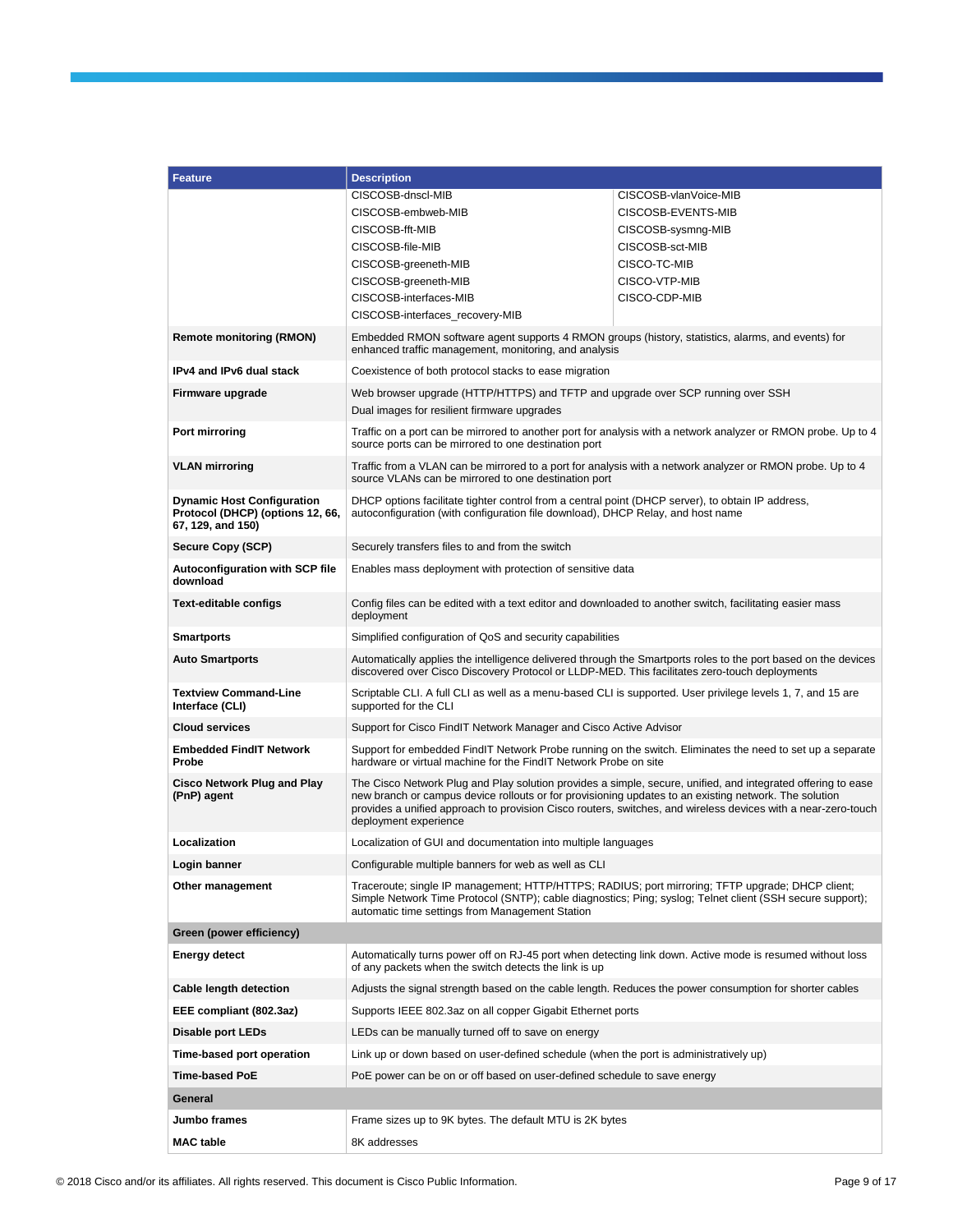| <b>Feature</b>                                                                                   | <b>Description</b>                                                                                                                                                                                                                                                                                                                                                                                                                                                                                                                                                                                                                                         |                                                                                                                                                                                                                                                                     |                        |  |                                                 |                                 |                                        |                                     |
|--------------------------------------------------------------------------------------------------|------------------------------------------------------------------------------------------------------------------------------------------------------------------------------------------------------------------------------------------------------------------------------------------------------------------------------------------------------------------------------------------------------------------------------------------------------------------------------------------------------------------------------------------------------------------------------------------------------------------------------------------------------------|---------------------------------------------------------------------------------------------------------------------------------------------------------------------------------------------------------------------------------------------------------------------|------------------------|--|-------------------------------------------------|---------------------------------|----------------------------------------|-------------------------------------|
| <b>Discovery</b>                                                                                 |                                                                                                                                                                                                                                                                                                                                                                                                                                                                                                                                                                                                                                                            |                                                                                                                                                                                                                                                                     |                        |  |                                                 |                                 |                                        |                                     |
| <b>Bonjour</b>                                                                                   |                                                                                                                                                                                                                                                                                                                                                                                                                                                                                                                                                                                                                                                            | The switch advertises itself using the Bonjour protocol                                                                                                                                                                                                             |                        |  |                                                 |                                 |                                        |                                     |
| <b>Link Layer Discovery Protocol</b><br>(LLDP) (802.1ab) with LLDP-<br><b>MED extensions</b>     |                                                                                                                                                                                                                                                                                                                                                                                                                                                                                                                                                                                                                                                            | Link Layer Discovery Protocol (LLDP) allows the switch to advertise its identification, configuration, and<br>capabilities to neighboring devices that store the data in a MIB. LLDP-MED is an enhancement to LLDP that<br>adds the extensions needed for IP phones |                        |  |                                                 |                                 |                                        |                                     |
| <b>Cisco Discovery Protocol</b>                                                                  |                                                                                                                                                                                                                                                                                                                                                                                                                                                                                                                                                                                                                                                            | The switch advertises itself using the Cisco Discovery Protocol. It also learns the connected device and its<br>characteristics using Cisco Discovery Protocol                                                                                                      |                        |  |                                                 |                                 |                                        |                                     |
| <b>Product specifications</b>                                                                    |                                                                                                                                                                                                                                                                                                                                                                                                                                                                                                                                                                                                                                                            |                                                                                                                                                                                                                                                                     |                        |  |                                                 |                                 |                                        |                                     |
| 802.3at PoE+ and 802.3af PoE<br>delivered over any of the RJ-45<br>ports within the listed power | The following switches support 802.3at PoE+, 802.3af, and Cisco prestandard (legacy) PoE. Maximum<br>power of 30.0W to any 10/100 or Gigabit Ethernet port, until the PoE budget for the switch is reached. The<br>total power available for PoE per switch is as follows:                                                                                                                                                                                                                                                                                                                                                                                 |                                                                                                                                                                                                                                                                     |                        |  |                                                 |                                 |                                        |                                     |
| budgets                                                                                          | Model                                                                                                                                                                                                                                                                                                                                                                                                                                                                                                                                                                                                                                                      |                                                                                                                                                                                                                                                                     | Power dedicated to PoE |  |                                                 |                                 |                                        | Number of ports that support PoE    |
|                                                                                                  | SF250-24P                                                                                                                                                                                                                                                                                                                                                                                                                                                                                                                                                                                                                                                  |                                                                                                                                                                                                                                                                     | 185W                   |  |                                                 | 24                              |                                        |                                     |
|                                                                                                  | SF250-48HP                                                                                                                                                                                                                                                                                                                                                                                                                                                                                                                                                                                                                                                 |                                                                                                                                                                                                                                                                     | 195W                   |  |                                                 | 48                              |                                        |                                     |
|                                                                                                  | SG250-08HP                                                                                                                                                                                                                                                                                                                                                                                                                                                                                                                                                                                                                                                 |                                                                                                                                                                                                                                                                     | 45W                    |  |                                                 | 8                               |                                        |                                     |
|                                                                                                  | SG250-10P                                                                                                                                                                                                                                                                                                                                                                                                                                                                                                                                                                                                                                                  |                                                                                                                                                                                                                                                                     | 62W                    |  |                                                 | 8                               |                                        |                                     |
|                                                                                                  | SG250-26HP                                                                                                                                                                                                                                                                                                                                                                                                                                                                                                                                                                                                                                                 |                                                                                                                                                                                                                                                                     | 100W                   |  |                                                 | 24                              |                                        |                                     |
|                                                                                                  | SG250-26P                                                                                                                                                                                                                                                                                                                                                                                                                                                                                                                                                                                                                                                  |                                                                                                                                                                                                                                                                     | 195W                   |  |                                                 | 24                              |                                        |                                     |
|                                                                                                  | SG250-50HP                                                                                                                                                                                                                                                                                                                                                                                                                                                                                                                                                                                                                                                 |                                                                                                                                                                                                                                                                     | 192W                   |  |                                                 | 48                              |                                        |                                     |
|                                                                                                  | SG250-50P                                                                                                                                                                                                                                                                                                                                                                                                                                                                                                                                                                                                                                                  |                                                                                                                                                                                                                                                                     | 375W                   |  |                                                 | 48                              |                                        |                                     |
|                                                                                                  | SG250X-24P                                                                                                                                                                                                                                                                                                                                                                                                                                                                                                                                                                                                                                                 |                                                                                                                                                                                                                                                                     | 195W                   |  |                                                 | 24                              |                                        |                                     |
|                                                                                                  | SG250X-48P                                                                                                                                                                                                                                                                                                                                                                                                                                                                                                                                                                                                                                                 |                                                                                                                                                                                                                                                                     | 382W                   |  |                                                 | 48                              |                                        |                                     |
| PoE Powered Device (PD) and<br>PoE pass-through                                                  | Besides AC power, select compact switch models can work as PoE Powered Device (PD) and be powered<br>by PoE switches connected to the uplink ports. The switch can also pass through the power to downstream<br>PoE end devices if required<br>Maximum of 60W can be drawn per uplink port if the peer PoE switch supports 60W PoE. When multiple<br>uplink ports are connected to PoE switches, the power drawn from these ports is combined<br>When AC power is connected and functioning correctly, it is preferred over PoE power. The PoE power can<br>function as a backup to the AC power source or be used as the sole power source for the switch |                                                                                                                                                                                                                                                                     |                        |  |                                                 |                                 |                                        |                                     |
|                                                                                                  | <b>Model</b>                                                                                                                                                                                                                                                                                                                                                                                                                                                                                                                                                                                                                                               | Power option                                                                                                                                                                                                                                                        |                        |  | <b>Available PoE pass-</b><br>through power (W) |                                 | Can switch be powered with<br>uplinks? |                                     |
|                                                                                                  | SG250-08                                                                                                                                                                                                                                                                                                                                                                                                                                                                                                                                                                                                                                                   | 1 x PoE uplink<br>1 x PoE+ uplink                                                                                                                                                                                                                                   |                        |  | N/A<br>N/A                                      | Yes<br>Yes                      |                                        |                                     |
|                                                                                                  |                                                                                                                                                                                                                                                                                                                                                                                                                                                                                                                                                                                                                                                            | <b>AC Power</b>                                                                                                                                                                                                                                                     |                        |  | N/A                                             |                                 | Yes                                    |                                     |
|                                                                                                  | SG250-10P                                                                                                                                                                                                                                                                                                                                                                                                                                                                                                                                                                                                                                                  | 1 x PoE uplink<br>2 x PoE uplink                                                                                                                                                                                                                                    |                        |  | 0W                                              |                                 | Yes                                    |                                     |
|                                                                                                  |                                                                                                                                                                                                                                                                                                                                                                                                                                                                                                                                                                                                                                                            | 1 x PoE+ uplink                                                                                                                                                                                                                                                     |                        |  | 0W<br>0W                                        |                                 | Yes<br>Yes                             |                                     |
|                                                                                                  |                                                                                                                                                                                                                                                                                                                                                                                                                                                                                                                                                                                                                                                            | 2 x PoE+ uplink                                                                                                                                                                                                                                                     |                        |  | <b>22W</b>                                      |                                 | Yes                                    |                                     |
|                                                                                                  |                                                                                                                                                                                                                                                                                                                                                                                                                                                                                                                                                                                                                                                            | 1 x 60W PoE uplink                                                                                                                                                                                                                                                  |                        |  | <b>22W</b>                                      |                                 | Yes                                    |                                     |
|                                                                                                  |                                                                                                                                                                                                                                                                                                                                                                                                                                                                                                                                                                                                                                                            | 2 x 60W PoE uplink<br><b>AC Power</b>                                                                                                                                                                                                                               |                        |  | 50W<br>62W                                      |                                 | Yes<br>Yes                             |                                     |
| <b>Power consumption</b><br>(worst case)                                                         | Model                                                                                                                                                                                                                                                                                                                                                                                                                                                                                                                                                                                                                                                      |                                                                                                                                                                                                                                                                     | Green power (mode)     |  | System power<br>consumption                     | Power consumption<br>(with PoE) |                                        | <b>Heat dissipation</b><br>(BTU/hr) |
|                                                                                                  | SF250-24                                                                                                                                                                                                                                                                                                                                                                                                                                                                                                                                                                                                                                                   | EEE, Energy Detect                                                                                                                                                                                                                                                  |                        |  | 110V=10.6W<br>220V=10.9W                        | -                               |                                        | 37.19                               |
|                                                                                                  | SF250-24P                                                                                                                                                                                                                                                                                                                                                                                                                                                                                                                                                                                                                                                  | EEE, Energy Detect                                                                                                                                                                                                                                                  |                        |  | 110V=29.2W<br>220V=28.3W                        | 110V=238W<br>220V=230W          |                                        | 812.09                              |
|                                                                                                  | SF250-48                                                                                                                                                                                                                                                                                                                                                                                                                                                                                                                                                                                                                                                   | EEE, Energy Detect                                                                                                                                                                                                                                                  |                        |  | 110V=23.4W<br>220V=24.2W                        | $\qquad \qquad -$               |                                        | 82.57                               |
|                                                                                                  | SF250-48HP                                                                                                                                                                                                                                                                                                                                                                                                                                                                                                                                                                                                                                                 | EEE, Energy Detect                                                                                                                                                                                                                                                  |                        |  | 110V=43.1W<br>220V=44.3W                        | 110V=265.2W<br>220V=255.8W      |                                        | 904.90                              |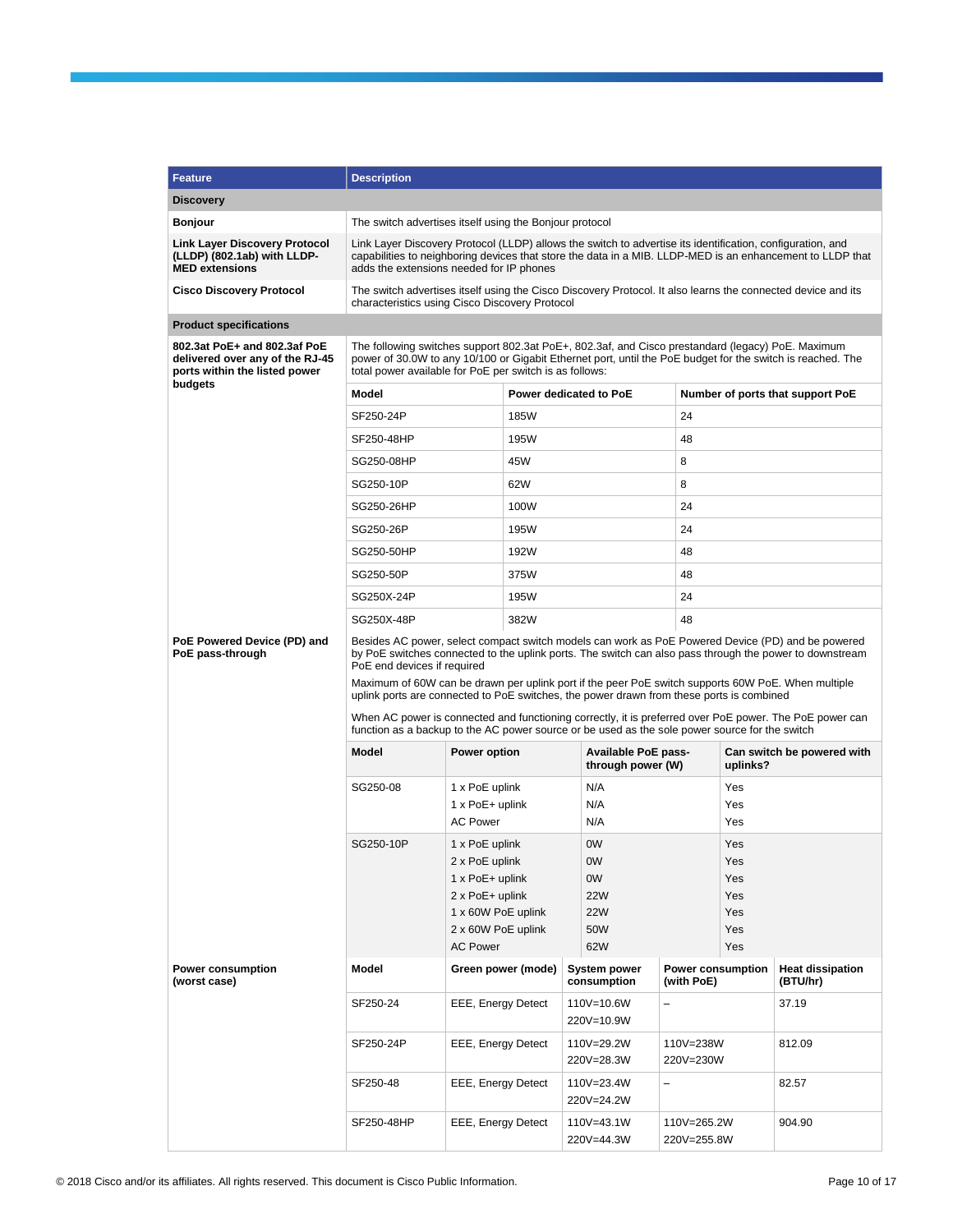| <b>Feature</b> | <b>Description</b>                                                   |                                                              |                                                      |                             |                            |                                            |                              |
|----------------|----------------------------------------------------------------------|--------------------------------------------------------------|------------------------------------------------------|-----------------------------|----------------------------|--------------------------------------------|------------------------------|
|                | SG250-08                                                             | EEE, Energy Detect,<br>Short Reach                           |                                                      | 110V=7.6W<br>220V=7.6W      | -                          |                                            | 25.93                        |
|                | SG250-08HP                                                           | EEE, Energy Detect,<br>Short Reach                           |                                                      | $110V = 9.1W$<br>220V=10.1W |                            | 110V=61.4W<br>220V=59.8W                   | 209.51                       |
|                | SG250-10P                                                            | EEE, Energy Detect,<br>Short Reach                           |                                                      | 110V=13.25W<br>220V=13.42W  | 110V=85.19W<br>220V=84.17W |                                            | 290.68                       |
|                | SG250-18                                                             | EEE, Energy Detect,<br>Short Reach                           |                                                      | 110V=13.1W<br>220V=13.0W    | -                          |                                            | 44.70                        |
|                | SG250-26                                                             | EEE, Energy Detect,<br>Short Reach                           |                                                      | 110V=18.1W<br>220V=18.9W    | $\overline{\phantom{0}}$   |                                            | 64.49                        |
|                | SG250-26HP                                                           | EEE, Energy Detect,<br>Short Reach                           |                                                      | 110V=23.5W<br>220V=24.4W    | 110V=135.2W<br>220V=133.9W |                                            | 461.32                       |
|                | SG250-26P                                                            | EEE, Energy Detect,<br>Short Reach                           |                                                      | 110V=34.2W<br>220V=37.2W    | 110V=262W<br>220V=254.5W   |                                            | 893.98                       |
|                | SG250-50                                                             | EEE, Energy Detect,<br>Short Reach                           |                                                      | 110V=35.2W<br>220V=35.4W    | -                          |                                            | 120.79                       |
|                | SG250-50HP                                                           | EEE, Energy Detect,<br>Short Reach                           |                                                      | 110V=57.5W<br>220V=59.3W    | 110V=267.2W<br>220V=263.5W |                                            | 911.72                       |
|                | SG250-50P                                                            | EEE, Energy Detect,<br>Short Reach                           | 110V=58.5W<br>220V=60.3W                             |                             | 110V=481.9W<br>220V=468.1W |                                            | 1,644.31                     |
|                | SG250X-24                                                            | EEE, Energy Detect,<br>Short Reach                           | 110V=28.7W<br>220V=29.1W<br>110V=46.8W<br>220V=49.2W |                             | -                          |                                            | 99.29                        |
|                | SG250X-24P                                                           | EEE, Energy Detect,<br>Short Reach                           |                                                      |                             | 110V=260.1W<br>220V=257.1W |                                            | 887.50                       |
|                | SG250X-48                                                            | EEE, Energy Detect,<br>Short Reach                           |                                                      | 110V=46.0W<br>220V=45.6W    | -                          |                                            | 156.96                       |
|                | SG250X-48P                                                           | EEE, Energy Detect,<br>Short Reach                           | 110V=68.4W<br>220V=70.3W                             |                             | 110V=502.3W<br>220V=487.1W |                                            | 1,713.92                     |
| <b>Ports</b>   | Model name                                                           | <b>Total system ports</b>                                    |                                                      | RJ-45 ports                 |                            |                                            | Combo ports (RJ-45 + SFP)    |
|                | SF250-24                                                             | 24 Fast Ethernet +<br>4 Gigabit Ethernet                     |                                                      | 24 Fast Ethernet            |                            | <b>SFP</b>                                 | 2 Gigabit Ethernet combo + 2 |
|                | SF250-24P                                                            | 24 Fast Ethernet +<br>4 Gigabit Ethernet                     |                                                      | 24 Fast Ethernet            |                            | 2 Gigabit Ethernet combo + 2<br><b>SFP</b> |                              |
|                | SF250-48                                                             | 48 Fast Ethernet +<br>4 Gigabit Ethernet                     |                                                      | 48 Fast Ethernet            |                            | 2 Gigabit Ethernet combo + 2<br>SFP        |                              |
|                | SF250-48HP                                                           | 48 Fast Ethernet<br>48 Fast Ethernet +<br>4 Gigabit Ethernet |                                                      |                             | <b>SFP</b>                 | 2 Gigabit Ethernet combo + 2               |                              |
|                | SG250-08                                                             | 8 Gigabit Ethernet                                           |                                                      | 8 Gigabit Ethernet          |                            | -                                          |                              |
|                | SG250-08HP                                                           | 8 Gigabit Ethernet                                           |                                                      | 8 Gigabit Ethernet          |                            | -                                          |                              |
|                | SG250-10P                                                            | 10 Gigabit Ethernet                                          |                                                      | 8 Gigabit Ethernet          |                            | 2 Gigabit Ethernet combo                   |                              |
|                | SG250-18                                                             | 18 Gigabit Ethernet                                          |                                                      | 16 Gigabit Ethernet         |                            |                                            | 2 Gigabit Ethernet combo     |
|                | SG250-26<br>26 Gigabit Ethernet<br>SG250-26HP<br>26 Gigabit Ethernet |                                                              | 24 Gigabit Ethernet                                  |                             |                            | 2 Gigabit Ethernet combo                   |                              |
|                |                                                                      |                                                              | 24 Gigabit Ethernet                                  |                             |                            | 2 Gigabit Ethernet combo                   |                              |
|                | SG250-26P                                                            | 26 Gigabit Ethernet                                          |                                                      | 24 Gigabit Ethernet         |                            |                                            | 2 Gigabit Ethernet combo     |
|                | SG250-50                                                             | 50 Gigabit Ethernet                                          |                                                      | 48 Gigabit Ethernet         |                            |                                            | 2 Gigabit Ethernet combo     |
|                | SG250-50HP                                                           | 50 Gigabit Ethernet                                          |                                                      | 48 Gigabit Ethernet         |                            |                                            | 2 Gigabit Ethernet combo     |
|                | SG250-50P                                                            | 50 Gigabit Ethernet                                          |                                                      | 48 Gigabit Ethernet         |                            |                                            | 2 Gigabit Ethernet combo     |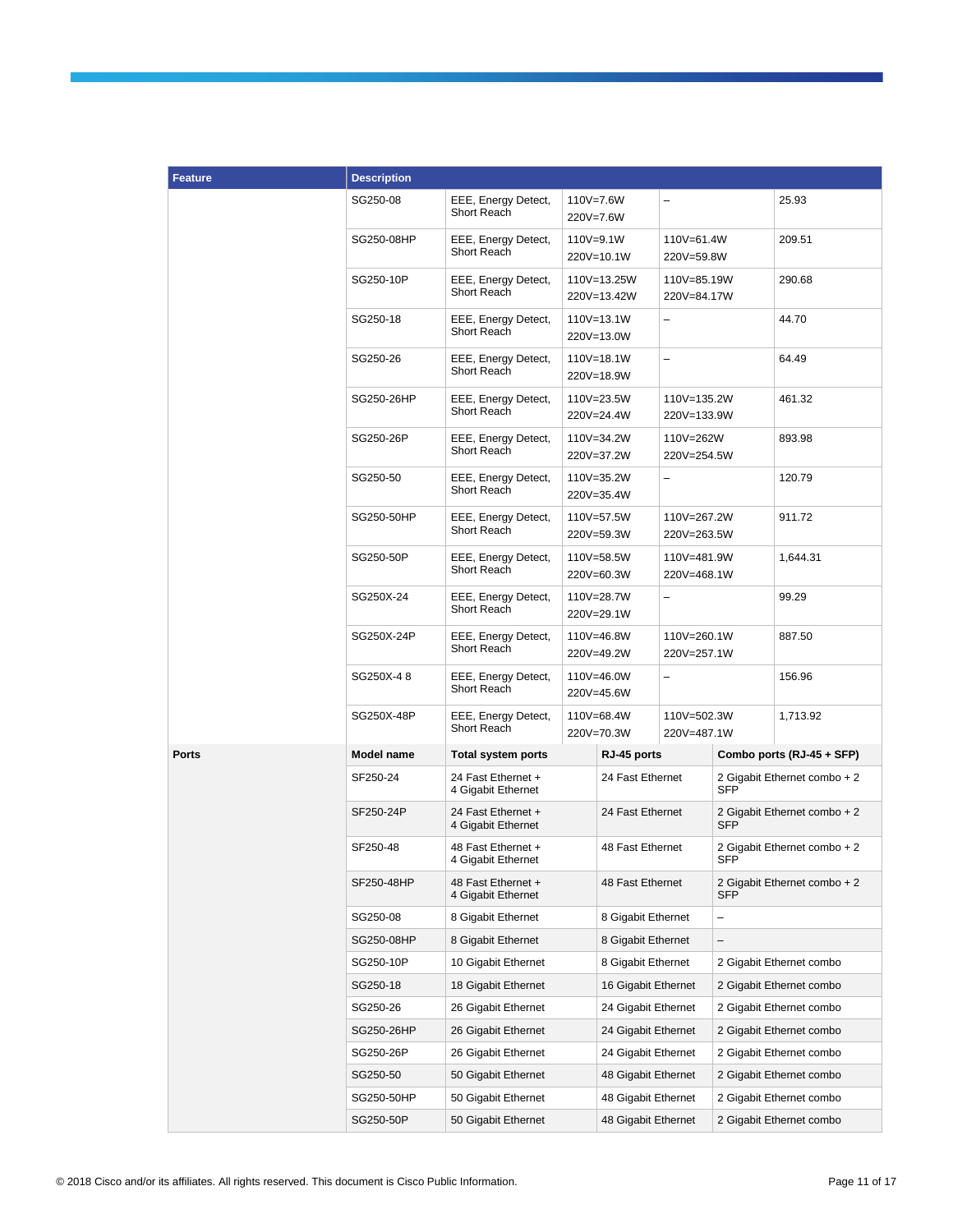| <b>Feature</b>             | <b>Description</b>           |                                                                                                       |                                                                                        |                      |          |                                |  |
|----------------------------|------------------------------|-------------------------------------------------------------------------------------------------------|----------------------------------------------------------------------------------------|----------------------|----------|--------------------------------|--|
|                            | SG250X-24                    |                                                                                                       | 24 Gigabit Ethernet +<br>4 10 Gigabit Ethernet                                         | 24 Gigabit Ethernet  | 2 SFP+   | 2 10 Gigabit Ethernet copper + |  |
|                            | SG250X-24P                   |                                                                                                       | 24 Gigabit Ethernet +<br>4 10 Gigabit Ethernet                                         | 24 Gigabit Ethernet  | $2$ SFP+ | 2 10 Gigabit Ethernet copper + |  |
|                            | SG250X-48                    |                                                                                                       | 48 Gigabit Ethernet +<br>4 10 Gigabit Ethernet                                         | 48 Gigabit Ethernet  | 2 SFP+   | 2 10 Gigabit Ethernet copper + |  |
|                            | SG250X-48P                   |                                                                                                       | 48 Gigabit Ethernet +<br>4 10 Gigabit Ethernet                                         | 48 Gigabit Ethernet  | 2 SFP+   | 2 10 Gigabit Ethernet copper + |  |
| <b>USB slot</b>            |                              |                                                                                                       | USB Type-A slot on the front panel of the switch for easy file and image management    |                      |          |                                |  |
| <b>Buttons</b>             | Reset button                 |                                                                                                       |                                                                                        |                      |          |                                |  |
| <b>Cabling type</b>        | for 1000BASE-T               | Unshielded Twisted Pair (UTP) Category 5 or better for 10BASE-T/100BASE-TX; UTP Category 5e or better |                                                                                        |                      |          |                                |  |
| <b>LEDs</b>                | System, Link/Act, PoE, Speed |                                                                                                       |                                                                                        |                      |          |                                |  |
| <b>Flash</b>               | 256 MB                       |                                                                                                       |                                                                                        |                      |          |                                |  |
| <b>CPU</b>                 | 800 MHz ARM                  |                                                                                                       |                                                                                        |                      |          |                                |  |
| <b>CPU memory</b>          | 512 MB                       |                                                                                                       |                                                                                        |                      |          |                                |  |
| <b>Packet buffer</b>       |                              |                                                                                                       | All numbers are aggregate across all ports because the buffers are dynamically shared: |                      |          |                                |  |
|                            | <b>Model name</b>            |                                                                                                       |                                                                                        | <b>Packet buffer</b> |          |                                |  |
|                            | SF250-24                     |                                                                                                       |                                                                                        | 12 Mb                |          |                                |  |
|                            | SF250-24P                    |                                                                                                       |                                                                                        |                      | 12 Mb    |                                |  |
|                            | SF250-48                     |                                                                                                       |                                                                                        |                      | 24 Mb    |                                |  |
|                            | SF250-48HP                   |                                                                                                       |                                                                                        |                      | 24 Mb    |                                |  |
|                            | SG250-08                     |                                                                                                       |                                                                                        | 12 Mb                |          |                                |  |
|                            | SG250-08HP                   |                                                                                                       |                                                                                        | 12 Mb                |          |                                |  |
|                            | SG250-10P                    |                                                                                                       |                                                                                        | 12 Mb                |          |                                |  |
|                            | SG250-18                     |                                                                                                       |                                                                                        | 12 Mb                |          |                                |  |
|                            | SG250-26                     |                                                                                                       |                                                                                        | 12 Mb                |          |                                |  |
|                            | SG250-26HP                   |                                                                                                       |                                                                                        |                      |          |                                |  |
|                            | SG250-26P                    |                                                                                                       |                                                                                        |                      | 12 Mb    |                                |  |
|                            | SG250-50                     |                                                                                                       |                                                                                        | 24 Mb                |          |                                |  |
|                            | SG250-50HP                   |                                                                                                       |                                                                                        | 24 Mb                |          |                                |  |
|                            | SG250-50P                    |                                                                                                       |                                                                                        | 24 Mb                |          |                                |  |
|                            | SG250X-24                    |                                                                                                       |                                                                                        | 12 Mb                |          |                                |  |
|                            | SG250X-24P                   |                                                                                                       |                                                                                        | 12 Mb                |          |                                |  |
|                            | SG250X-48                    |                                                                                                       |                                                                                        | 24 Mb                |          |                                |  |
|                            | SG250X-48P                   |                                                                                                       |                                                                                        | 24 Mb                |          |                                |  |
| Supported SFP/SFP+ modules | <b>SKU</b>                   |                                                                                                       | Media                                                                                  | Speed                |          | <b>Maximum distance</b>        |  |
|                            | MGBBX1                       |                                                                                                       | Single-mode fiber                                                                      | 1000 Mbps            |          | 10 km                          |  |
|                            | MGBSX1                       |                                                                                                       | Multimode fiber                                                                        | 1000 Mbps            |          | 500 m                          |  |
|                            | MGBLH1                       |                                                                                                       | Single-mode fiber                                                                      | 1000 Mbps            |          | 40 km                          |  |
|                            | MGBLX1                       |                                                                                                       | Single-mode fiber                                                                      | 1000 Mbps            |          | 10 km                          |  |
|                            | MGBT1                        |                                                                                                       | UTP cat 5e                                                                             | 1000 Mbps            |          | 100 <sub>m</sub>               |  |
|                            | GLC-LH-SMD=                  |                                                                                                       | Single-mode fiber                                                                      | 1000 Mbps            |          | 10 km                          |  |
|                            | $GLC-BX-U=$                  |                                                                                                       | Single-mode fiber                                                                      | 1000 Mbps            |          | 10 km                          |  |
|                            | SFP-H10GB-CU1M               |                                                                                                       | Copper coax                                                                            | 10 Gig               |          | 1 <sub>m</sub>                 |  |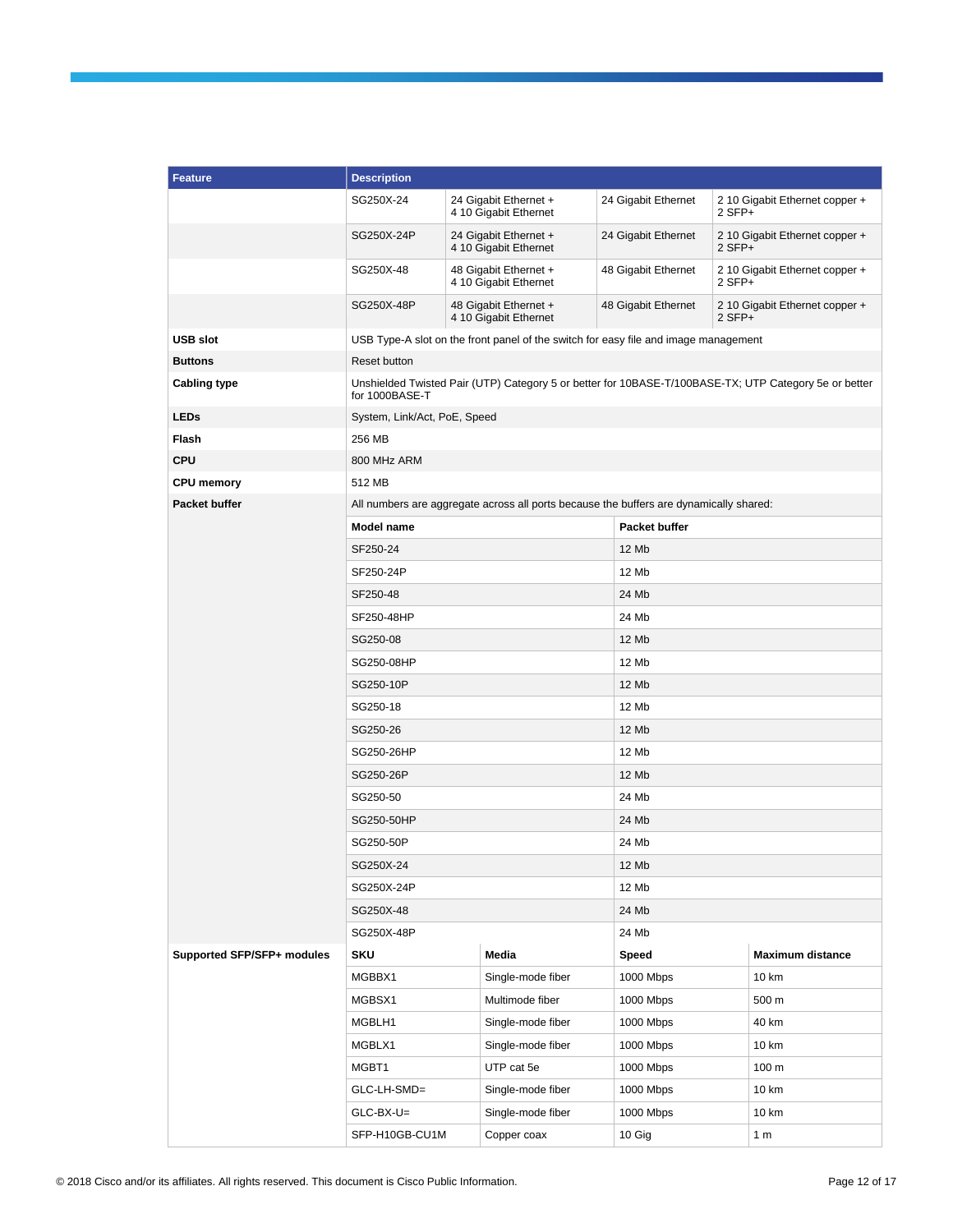| <b>Feature</b>              | <b>Description</b> |                   |                                            |                |  |
|-----------------------------|--------------------|-------------------|--------------------------------------------|----------------|--|
|                             | SFP-H10GB-CU3M     | Copper coax       | 10 Gig                                     | 3 <sub>m</sub> |  |
|                             | SFP-H10GB-CU5M     | Copper coax       | 10 Gig                                     | 5 m            |  |
|                             | SFP-10G-SR         | Multimode fiber   | 10 Gig                                     | 26 m - 400 m   |  |
|                             | SFP-10G-LR         | Single-mode fiber | 10 Gig                                     | 10 km          |  |
|                             | SFP-10G-SR-S       | Multimode fiber   | 10 Gig                                     | 26 m - 400 m   |  |
|                             | SFP-10G-LR-S       | Single-mode fiber | 10 Gig                                     | 10 km          |  |
| <b>Environmental</b>        |                    |                   |                                            |                |  |
| Unit dimensions (W x H x D) | <b>Model name</b>  |                   | Unit dimensions                            |                |  |
|                             | SF250-24           |                   | 440 x 44 x 202 mm (17.3 x 1.45 x 7.95 in)  |                |  |
|                             | SF250-24P          |                   | 440 x 44 x 257 mm (17.3 x 1.45 x 10.12 in) |                |  |
|                             | SF250-48           |                   | 440 x 44 x 257 mm (17.3 x 1.45 x 10.12 in) |                |  |
|                             | SF250-48HP         |                   | 440 x 44 x 350 mm (17.3 x 1.45 x 13.78 in) |                |  |
|                             | SG250-08           |                   | 160 x 30 x 128 mm (6.3 x 1.18 x 5.04 in)   |                |  |
|                             | SG250-08HP         |                   | 160 x 30 x 128 mm (6.3 x 1.18 x 5.04 in)   |                |  |
|                             | SG250-10P          |                   | 280 x 44 x 170 mm (11.0 x 1.45 x 6.69 in)  |                |  |
|                             | SG250-18           |                   | 440 x 44 x 202 mm (17.3 x 1.45 x 7.95 in)  |                |  |
|                             | SG250-26           |                   | 440 x 44 x 202 mm (17.3 x 1.45 x 7.95 in)  |                |  |
|                             | SG250-26HP         |                   | 440 x 44 x 257 mm (17.3 x 1.45 x 10.12 in) |                |  |
|                             | SG250-26P          |                   | 440 x 44 x 257 mm (17.3 x 1.45 x 10.12 in) |                |  |
|                             | SG250-50           |                   | 440 x 44 x 257 mm (17.3 x 1.45 x 10.12 in) |                |  |
|                             | SG250-50HP         |                   | 440 x 44 x 350 mm (17.3 x 1.45 x 13.78 in) |                |  |
|                             | SG250-50P          |                   | 440 x 44 x 350 mm (17.3 x 1.45 x 13.78 in) |                |  |
|                             | SG250X-24          |                   | 440 x 44 x 257 mm (17.3 x 1.45 x 10.12 in) |                |  |
|                             | SG250X-24P         |                   | 440 x 44 x 257 mm (17.3 x 1.45 x 10.12 in) |                |  |
|                             | SG250X-48          |                   | 440 x 44 x 257 mm (17.3 x 1.45 x 10.12 in) |                |  |
|                             | SG250X-48P         |                   | 440 x 44 x 350 mm (17.3 x 1.45 x 13.78 in) |                |  |
| Unit weight                 | Model name         |                   | Unit weight                                |                |  |
|                             | SF250-24           |                   | 2.72 kg (6 lb)                             |                |  |
|                             | SF250-24P          |                   | 4.1 kg (9.04 lb)                           |                |  |
|                             | SF250-48           |                   | 3.57 kg (7.87 lb)                          |                |  |
|                             | SF250-48HP         |                   | 4.93 kg (10.87 lb)                         |                |  |
|                             | SG250-08           |                   | 0.54 kg (1.19 lb)                          |                |  |
|                             | SG250-08P          |                   | 0.56 kg (1.23 lb)                          |                |  |
|                             | SG250-10P          |                   | 1.2 kg (2.65 lb)                           |                |  |
|                             | SG250-18           |                   | 2.08 kg (4.59 lb)                          |                |  |
|                             | SG250-26           |                   | 2.72 kg (6.0 lb)                           |                |  |
|                             | SG250-26HP         |                   | 3.37 kg (7.43 lb)                          |                |  |
|                             | SG250-26P          |                   | 3.81 kg (8.40 lb)                          |                |  |
|                             | SG250-50           |                   | 2.94 kg (6.48 lb)                          |                |  |
|                             | SG250-50HP         |                   | 4.8 kg (10.58 lb)                          |                |  |
|                             | SG250-50P          |                   | 4.82 kg (10.63 lb)                         |                |  |
|                             | SG250X-24          |                   | 2.66 kg (5.86 lb)                          |                |  |
|                             | SG250X-24P         |                   | 3.86 kg (8.51 lb)                          |                |  |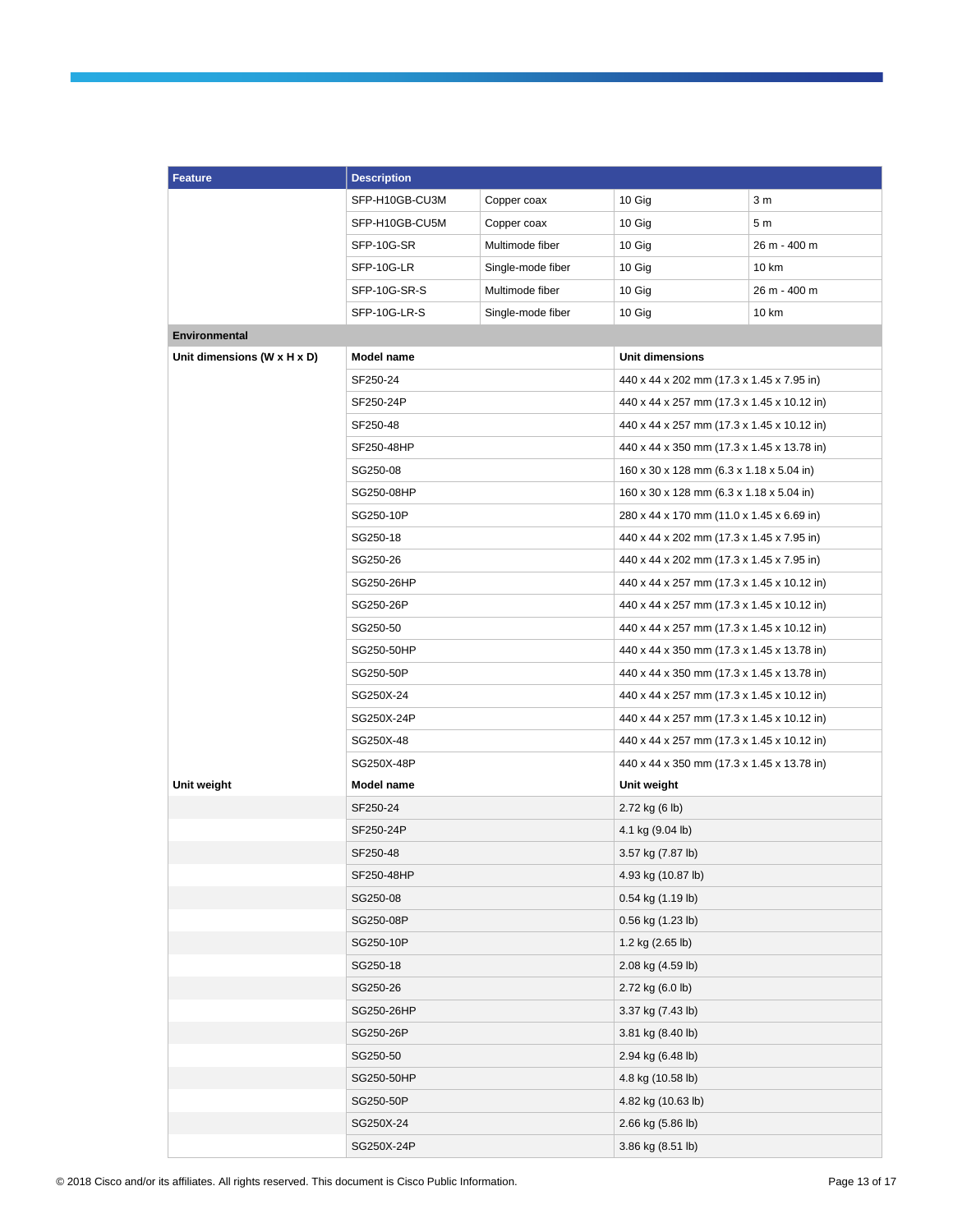| <b>Feature</b>                                                        | <b>Description</b>                                                                                                                                                                                            |                                                                      |                                                |                      |  |  |
|-----------------------------------------------------------------------|---------------------------------------------------------------------------------------------------------------------------------------------------------------------------------------------------------------|----------------------------------------------------------------------|------------------------------------------------|----------------------|--|--|
|                                                                       | SG250X-48                                                                                                                                                                                                     | 3 kg (6.61 lb)                                                       |                                                |                      |  |  |
|                                                                       | SG250X-48P<br>4.84 kg (10.67 lb)                                                                                                                                                                              |                                                                      |                                                |                      |  |  |
| Power                                                                 | 100 to 240V 50 to 60 Hz, internal, universal: SF250-24, SF250-24P, SF250-48, SF250-48HP, SG250-26,<br>SG250-26HP, SG250-26P, SG250-50, SG250-50HP, SG250-50P, SG250X-24, SG250X-24P, SG250X-48,<br>SG250X-48P |                                                                      |                                                |                      |  |  |
|                                                                       |                                                                                                                                                                                                               | 100 to 240V 50 to 60 Hz, external: SG250-08, SG250-08HP, SG250-10P   |                                                |                      |  |  |
| <b>Certification</b>                                                  |                                                                                                                                                                                                               | UL (UL 60950), CSA (CSA 22.2), CE mark, FCC Part 15 (CFR 47) Class A |                                                |                      |  |  |
| <b>Operating temperature</b>                                          | 32° to 122°F (0° to 50°C)                                                                                                                                                                                     |                                                                      |                                                |                      |  |  |
| Storage temperature                                                   | $-4^{\circ}$ to 158°F ( $-20^{\circ}$ to 70°C)                                                                                                                                                                |                                                                      |                                                |                      |  |  |
| <b>Operating humidity</b>                                             | 10% to 90%, relative, noncondensing                                                                                                                                                                           |                                                                      |                                                |                      |  |  |
| <b>Storage humidity</b>                                               | 10% to 90%, relative, noncondensing                                                                                                                                                                           |                                                                      |                                                |                      |  |  |
| <b>Acoustic noise and Mean Time</b><br><b>Between Failures (MTBF)</b> | Model name                                                                                                                                                                                                    | Fan (number)                                                         | <b>Acoustic noise</b>                          | MTBF at 50°C (hours) |  |  |
|                                                                       | SF250-24                                                                                                                                                                                                      | No fan                                                               |                                                | 630,719              |  |  |
|                                                                       | SF250-24P                                                                                                                                                                                                     | $\overline{2}$                                                       | 0° to 25°C: 39.7dB<br>50°C: 52.2dB             | 314,040              |  |  |
|                                                                       | SF250-48                                                                                                                                                                                                      | No fan                                                               | $\overline{\phantom{0}}$                       | 256,281              |  |  |
|                                                                       | SF250-48HP                                                                                                                                                                                                    | $\overline{2}$                                                       | 0° to 30°C: 38.0dB<br>50°C: 52.7dB             | 286,555              |  |  |
|                                                                       | SG250-08                                                                                                                                                                                                      | No fan                                                               | $\qquad \qquad -$                              | 1,305,509            |  |  |
|                                                                       | SG250-08HP                                                                                                                                                                                                    | No fan                                                               | $\overline{a}$                                 | 506,682              |  |  |
|                                                                       | SG250-10P                                                                                                                                                                                                     | No fan                                                               | $\overline{\phantom{0}}$                       | 205,647              |  |  |
|                                                                       | SG250-18                                                                                                                                                                                                      | No fan                                                               | $\qquad \qquad -$                              | 1,425,277            |  |  |
|                                                                       | SG250-26                                                                                                                                                                                                      | No fan                                                               |                                                | 343,592              |  |  |
|                                                                       | SG250-26HP                                                                                                                                                                                                    | 1                                                                    | 0° to 30°C: 37.5dB<br>50°C: 49.7dB             | 333,792              |  |  |
|                                                                       | SG250-26P                                                                                                                                                                                                     | $\mathbf{2}$                                                         | 0° to 30°C: 36.0dB<br>50°C: 53.7dB             | 430,341              |  |  |
|                                                                       | SG250-50                                                                                                                                                                                                      | $\mathbf{1}$                                                         | 0° to 30°C: 35.1dB<br>50°C: 47.5dB             | 134,933              |  |  |
|                                                                       | SG250-50HP                                                                                                                                                                                                    | 2                                                                    | 0° to 30°C: 34.2dB<br>$50^{\circ}$ C: 47.3dB   | 62,607               |  |  |
|                                                                       | SG250-50P                                                                                                                                                                                                     | $\overline{4}$                                                       | 0° to 30°C: 35.6dB<br>50°C: 50.2dB             | 53,839               |  |  |
|                                                                       | SG250X-24                                                                                                                                                                                                     | 1                                                                    | 0° to 30°C: 32.6dB<br>50°C: 44.9dB             | 130,255              |  |  |
|                                                                       | SG250X-24P                                                                                                                                                                                                    | $\overline{c}$                                                       | 0° to 30°C: 35.1dB<br>50°C: 46.2dB             | 62,949               |  |  |
|                                                                       | SG250X-48                                                                                                                                                                                                     | $\overline{2}$                                                       | 0° to 30°C: 36.6dB<br>50°C: 49.3dB             | 68,585               |  |  |
|                                                                       | SG250X-48P                                                                                                                                                                                                    | 4                                                                    | 0° to 30°C: 35.9dB<br>$50^{\circ}$ C: $50.6dB$ | 53,722               |  |  |
| Warranty                                                              | Limited lifetime                                                                                                                                                                                              |                                                                      |                                                |                      |  |  |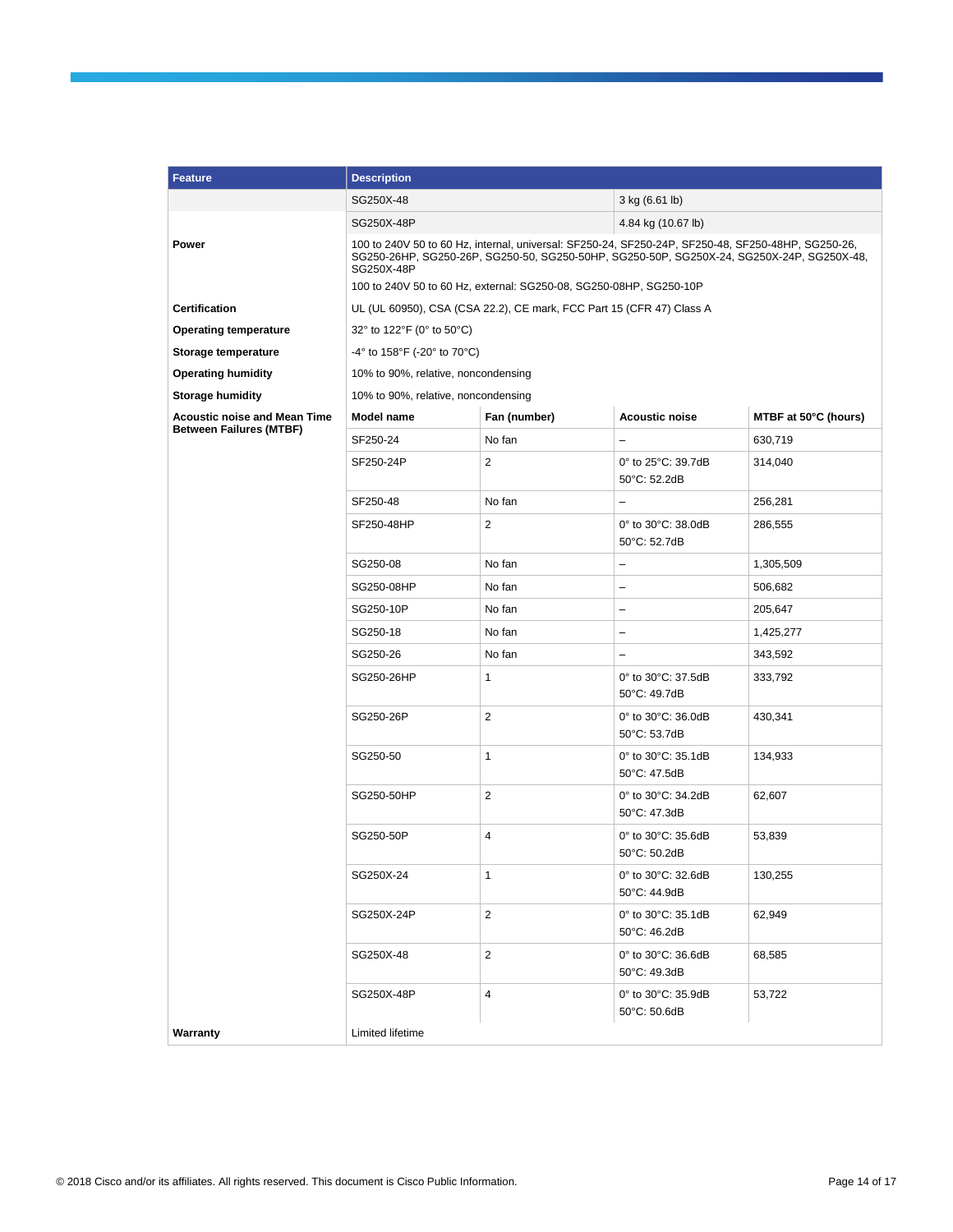| <b>Description</b><br>Feature                            |  |  |  |
|----------------------------------------------------------|--|--|--|
| Package contents                                         |  |  |  |
| • Cisco 250 Series Smart Switch                          |  |  |  |
| • Power cord (power adapter for 8-port and 10-port SKUs) |  |  |  |
| • Mounting kit                                           |  |  |  |
| • Quick Start Guide                                      |  |  |  |

#### **Minimum requirements**

- Web browser: Mozilla Firefox version 36 or later; Microsoft Internet Explorer version 9 or later, Chrome version 40 or later, Safari version 5 or later
- Category 5 Ethernet network cable
- TCP/IP, network adapter, and network operating system (such as Microsoft Windows, Linux, or Mac OS X) installed

## Ordering information

Table 2 provides ordering information.

#### **Table 2.** Ordering information

| Model name              | <b>Product order ID number</b> | <b>Description</b>                                                                                                      |  |  |
|-------------------------|--------------------------------|-------------------------------------------------------------------------------------------------------------------------|--|--|
| <b>Fast Ethernet</b>    |                                |                                                                                                                         |  |  |
| SF250-24                | SF250-24-K9-xx                 | • 24 10/100 ports<br>• 2 Gigabit copper/SFP combo + 2 SFP ports                                                         |  |  |
| <b>SF250-24P</b>        | SF250-24P-K9-xx                | • 24 10/100 PoE+ ports with 185W power budget<br>• 2 Gigabit copper/SFP combo + 2 SFP ports                             |  |  |
| SF250-48                | SF250-48-K9-xx                 | • 48 10/100 ports<br>• 2 Gigabit copper/SFP combo + 2 SFP ports                                                         |  |  |
| <b>SF250-48HP</b>       | SF250-48HP-K9-xx               | • 48 10/100 PoE+ ports with 195W power budget<br>• 2 Gigabit copper/SFP combo + 2 SFP ports                             |  |  |
| <b>Gigabit Ethernet</b> |                                |                                                                                                                         |  |  |
| SG250-08                | SG250-08-K9-xx                 | • 8 10/100/1000 ports (Port 8 with PoE+ power input support)                                                            |  |  |
| SG250-08HP              | SG250-08HP-K9-xx               | • 8 10/100/1000 PoE+ ports with 45W power budget                                                                        |  |  |
| <b>SG250-10P</b>        | SG250-10P-K9                   | • 8 10/100/1000 PoE+ ports with 62W power budget<br>• 2 Gigabit copper/SFP combo ports with 60W PoE power input support |  |  |
| SG250-18                | SG250-18-K9-xx                 | • 16 10/100/1000 ports<br>• 2 Gigabit copper/SFP combo ports                                                            |  |  |
| SG250-26                | SG250-26-K9-xx                 | • 24 10/100/1000 ports<br>• 2 Gigabit copper/SFP combo ports                                                            |  |  |
| <b>SG250-26HP</b>       | SG250-26HP-K9-xx               | • 24 10/100/1000 PoE+ ports with 100W power budget<br>• 2 Gigabit copper/SFP combo ports                                |  |  |
| <b>SG250-26P</b>        | SG250-26P-K9-xx                | • 24 10/100/1000 PoE+ ports with 195W power budget<br>• 2 Gigabit copper/SFP combo ports                                |  |  |
| SG250-50                | SG250-50-K9-xx                 | • 48 10/100/1000 ports<br>• 2 Gigabit copper/SFP combo ports                                                            |  |  |
| <b>SG250-50HP</b>       | SG250-50HP-K9-xx               | • 48 10/100/1000 PoE+ ports with 192W power budget<br>• 2 Gigabit copper/SFP combo ports                                |  |  |
| <b>SG250-50P</b>        | SG250-50P-K9-xx                | • 48 10/100/1000 PoE+ ports with 375W power budget<br>• 2 Gigabit copper/SFP combo ports                                |  |  |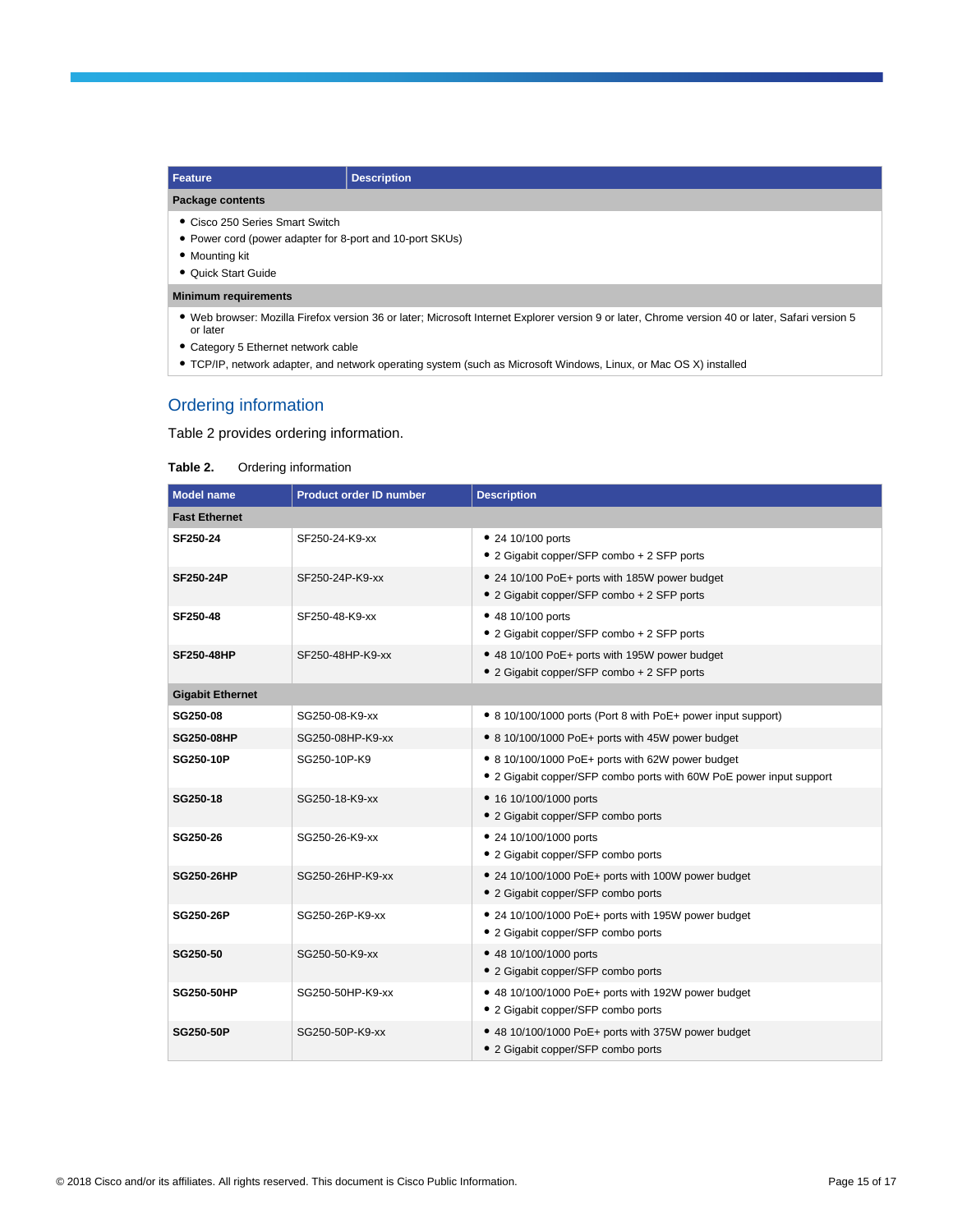| <b>Model name</b>   | <b>Product order ID number</b> | <b>Description</b>                                                                                       |  |  |
|---------------------|--------------------------------|----------------------------------------------------------------------------------------------------------|--|--|
| 10 Gigabit Ethernet |                                |                                                                                                          |  |  |
| SG250X-24           | SG250X-24-K9-xx                | • 24 10/100/1000 ports<br>• 4 10 Gigabit Ethernet (2 x 10GBase-T + 2 x SFP+)                             |  |  |
| SG250X-24P          | SG250X-24P-K9-xx               | • 24 10/100/1000 PoE+ ports with 195W power budget<br>• 4 10 Gigabit Ethernet (2 x 10GBASE-T + 2 x SFP+) |  |  |
| SG250X-48           | SG250X-48-K9-xx                | • 48 10/100/1000 ports<br>• 4 10 Gigabit Ethernet (2 x 10GBASE-T + 2 x SFP+)                             |  |  |
| <b>SG250X-48P</b>   | SG250X-48P-K9-xx               | • 48 10/100/1000 PoE+ ports with 382W power budget<br>• 4 10 Gigabit Ethernet (2 x 10GBASE-T + 2 x SFP+) |  |  |

Each combo port has one 10/100/1000 copper Ethernet port and one SFP Gigabit Ethernet slot, with one port active at a time.

The -xx in the product order ID number is a country/region specific suffix. For example, the complete PID of SG250-26 for the United States is SG250-26-K9-NA. Please refer to the following table for the suffix to use for your country/region.

| Table 3. | Country/region suffix for product order ID number |  |  |
|----------|---------------------------------------------------|--|--|
|          |                                                   |  |  |

| <b>Suffix</b> | <b>Country/region</b>                                                                                                  |
|---------------|------------------------------------------------------------------------------------------------------------------------|
| -NA           | USA, Canada, Mexico, Colombia, Chile, and rest of LATAM                                                                |
| $-BR$         | <b>Brazil</b>                                                                                                          |
| -AR           | Argentina                                                                                                              |
| -EU           | EU, Russia, Ukraine, Israel, UAE, Turkey, Egypt, South Africa, Indonesia, Philippines, Vietnam, Thailand, India, Korea |
| -UK           | United Kingdom, Saudi Arabia, Qatar, Kuwait, Singapore, Hong Kong, Malaysia                                            |
| -AU           | Australia, New Zealand                                                                                                 |
| -CN           | China                                                                                                                  |
| -IN           | India                                                                                                                  |
| -JP           | Japan                                                                                                                  |
| -KR           | Korea                                                                                                                  |

The products may also be available in countries or regions not listed above. Not all product models are offered in all countries/regions. For India, either the -EU or -IN suffix will be used, depending on product models. For Korea, either the -EU or - KR suffix will be used, depending on product models. Please consult with your local Cisco sales representative or Cisco partner for more details.

#### **A powerful foundation for the basic business network**

As you strive to make your business more competitive and efficient, every dollar counts. Cisco 250 Series Smart Switches give you just the right the features, performance, and reliability you need, without making you pay for advanced features you don't. With Cisco 250 Series switches, you can rest assured that your business applications and communications tools are resting on a strong technology foundation, so you can focus on achieving your business goals.

## Cisco Capital

#### **Flexible Payment Solutions to Help You Achieve Your Objectives**

Cisco Capital makes it easier to get the right technology to achieve your objectives, enable business transformation and help you stay competitive. We can help you reduce the total cost of ownership, conserve capital, and accelerate growth. In more than 100 countries, our flexible payment solutions can help you acquire hardware, software, services and complementary third-party equipment in easy, predictable payments. [Learn more.](https://www.cisco.com/go/financing)